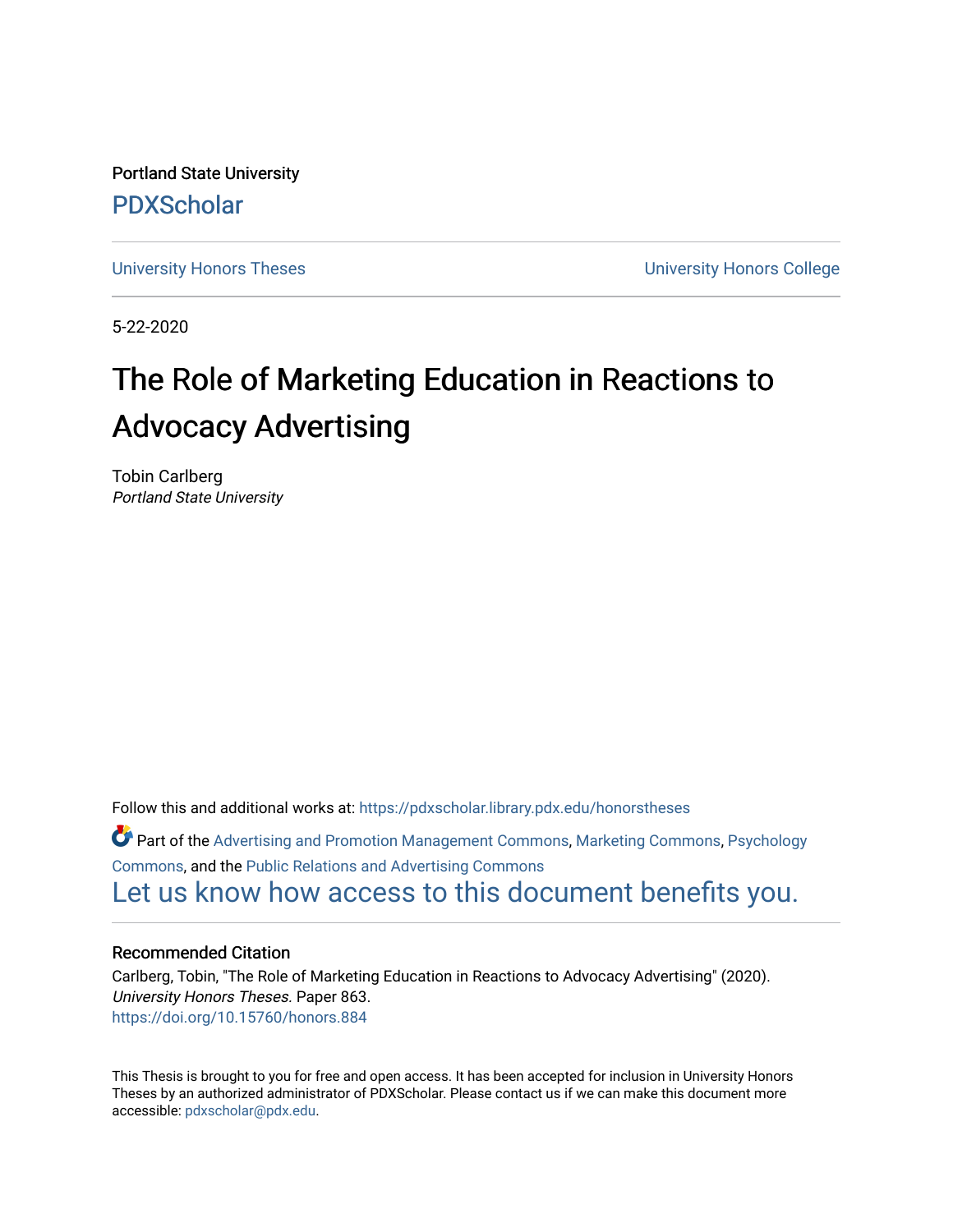The Role of Marketing Education in Reactions to Advocacy Advertising

by

# Tobin Carlberg

An undergraduate honors thesis submitted in partial fulfillment of the

requirements for the degree of

Bachelor of Science

in

University Honors

and

Marketing & Advertising

Thesis Advisor

Brandon Reich

Portland State University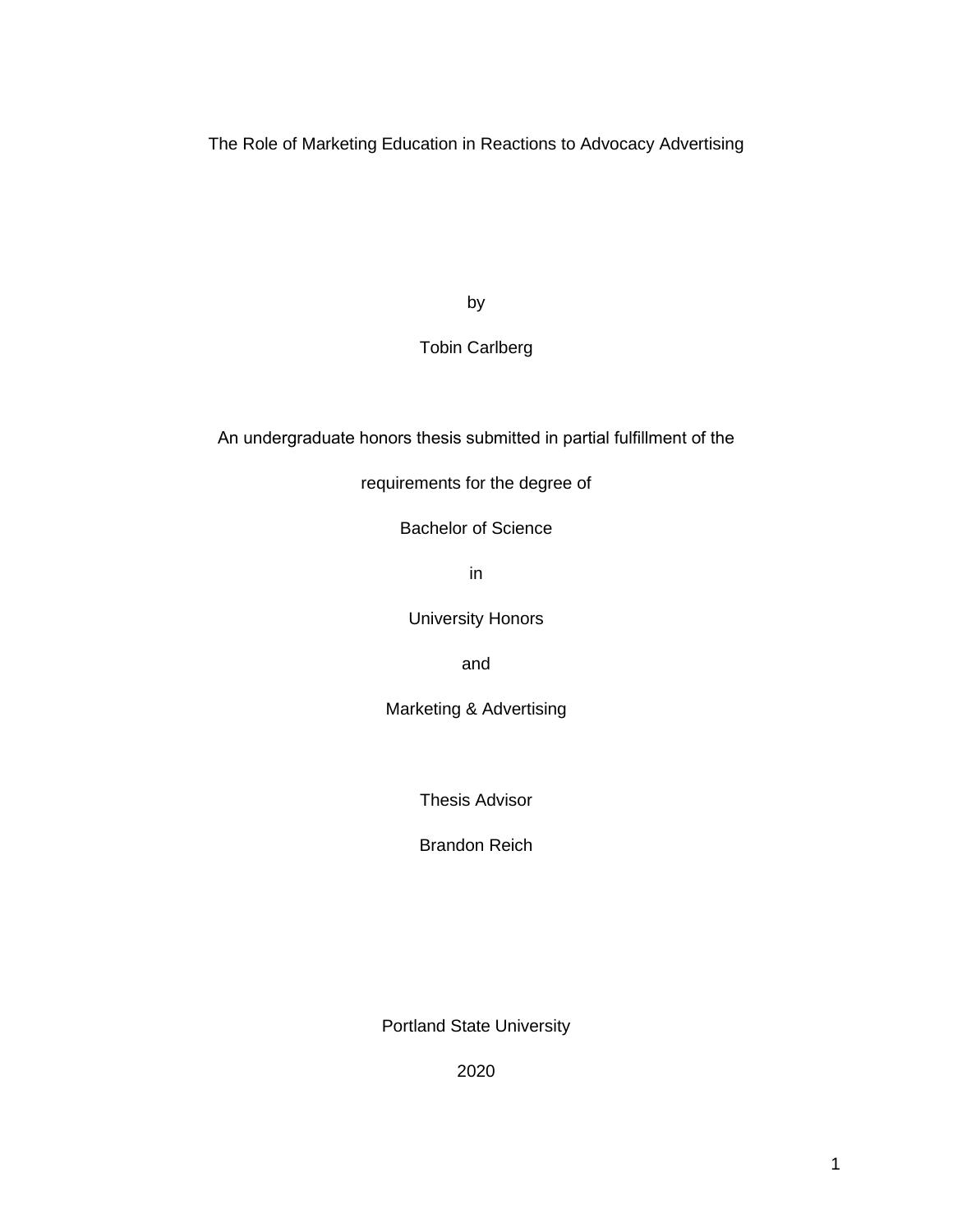#### **The Role of Marketing Education in Reactions to Advocacy Advertising**

## **Tobin Carlberg**

*Portland State University*

## **Abstract**

The present research aims to explore whether marketing education creates a positive or negative reaction towards advocacy advertising in general. To test this, consumers with varying levels of marketing education were either interviewed or surveyed to gauge their level of persuasion knowledge, advertising appreciation, and overall reactions to advocacy advertising. Thus, a combination of qualitative (interviews) and quantitative (survey) methods were employed. Interview results suggested that those with greater marketing education held more favorable attitudes toward advocacy advertising, and survey results illustrated a strong correlation between those with more marketing education and one's appreciation for advocacy advertising, which influenced positive reactions to the ads that were shown. However, there was no relationship between marketing education and one's persuasion knowledge, and persuasion knowledge in turn had no effect on reactions to the ads themselves. These findings help support the importance of marketing education at the college level, and its ability to create a critical understanding of artistic styles, and in acknowledgement of advertising's ability to shape cultural meaning.

**Keywords:** *marketing education; advocacy advertising; advertising appreciation; advertising literacy; persuasion knowledge*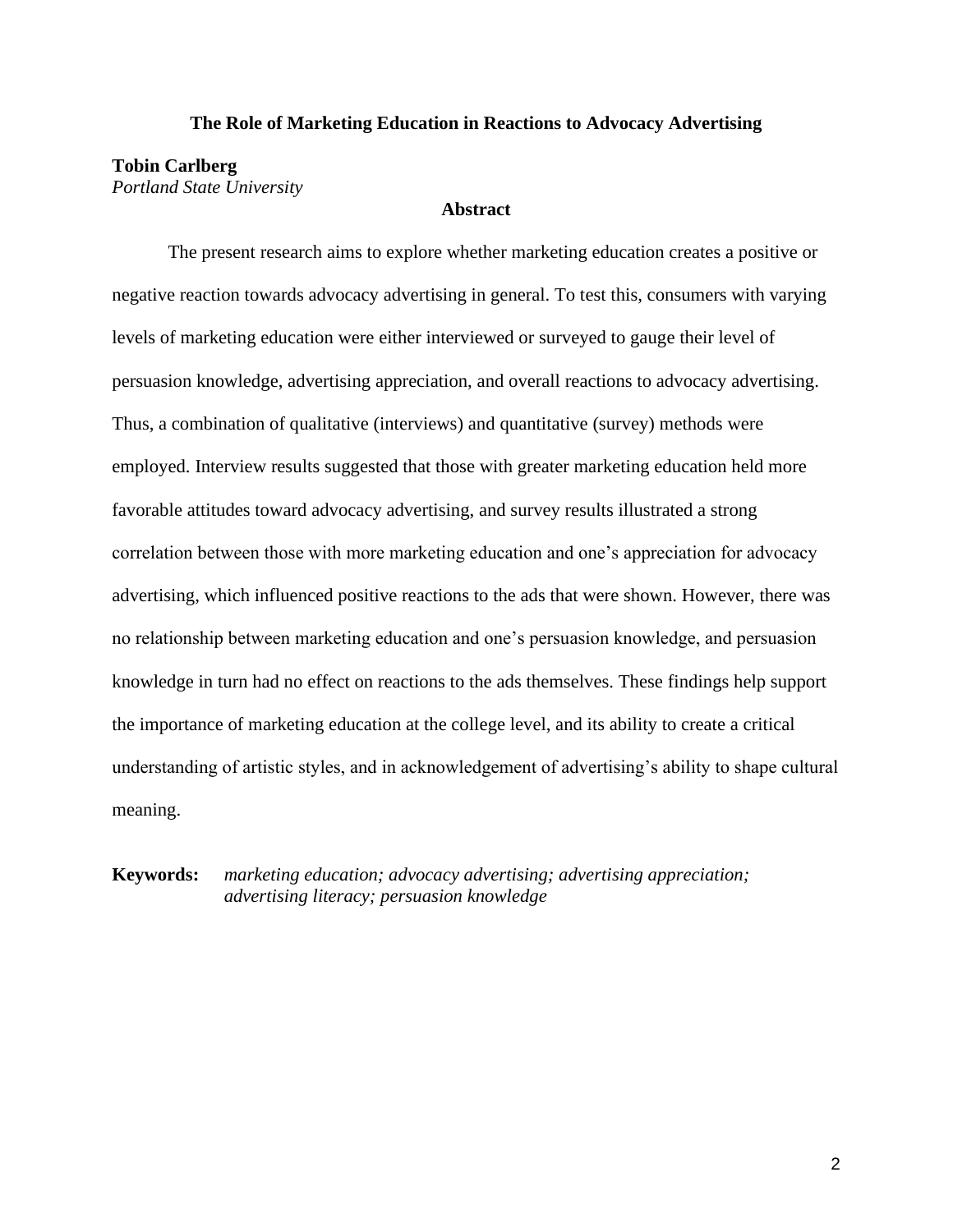# **Table of Contents**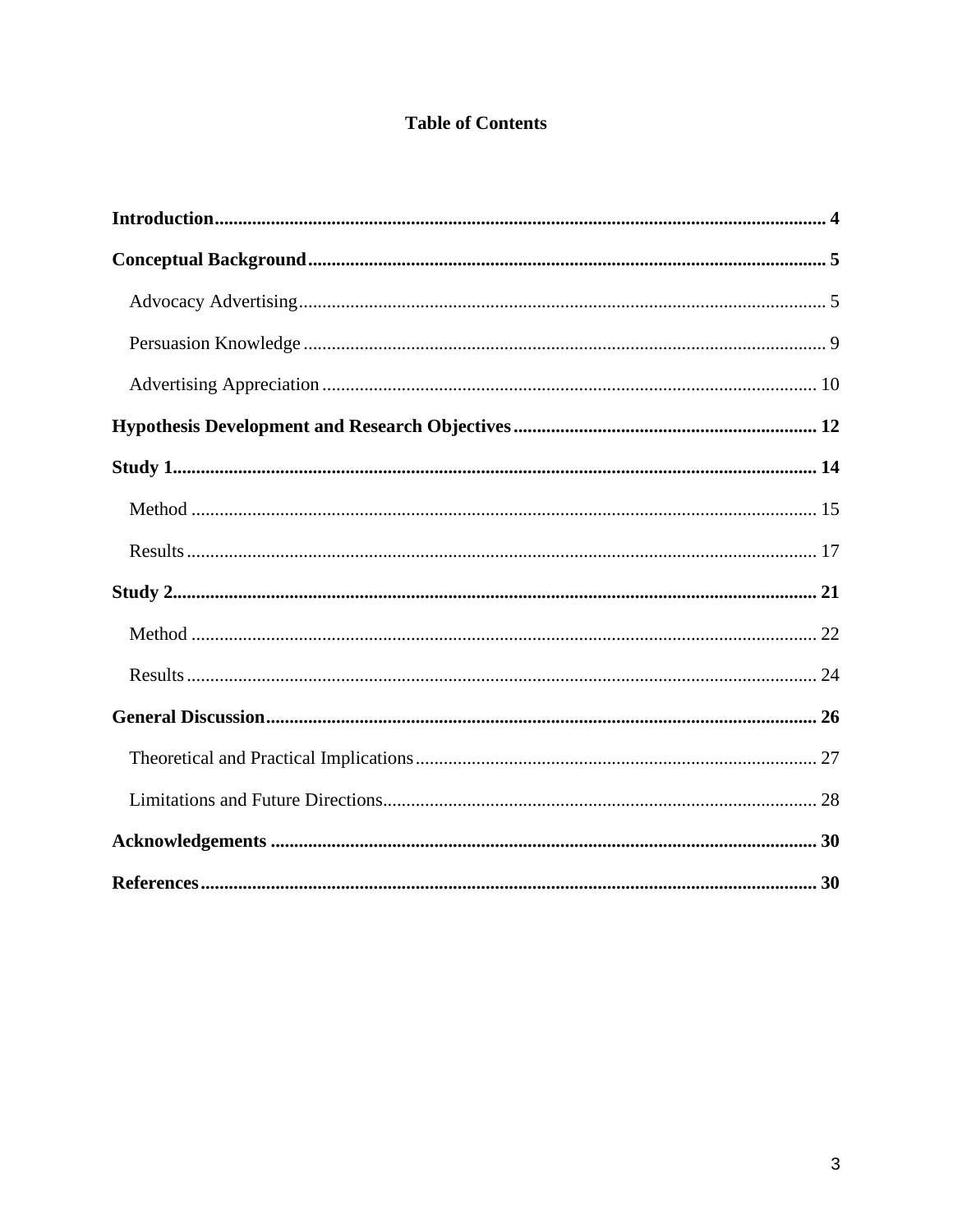#### **Introduction**

<span id="page-4-0"></span>Advocacy advertising has proven to be controversial, and has led to intense boycotts against brands across the nation (Halberstadt & Schumacher, 2019). This form of advertising can be seen when a brand takes a stance on social, political, or environmental issues through their promotional campaigns (Cutler & Muehling, 1989; Salmon, Reid, & Pokrywczynski, 1985; Schumann, Hathcote, & West, 1991; Wang & Anderson, 2008). One notable example was Pepsi's ad in 2017, depicting Kendall Jenner at a protest. After its release, Pepsi faced scrutiny as consumers claimed they were capitalizing on the Black Lives Matter movement to generate profit (Solon, 2017). The controversy was not purely for political reasons. Rather, a majority of both liberals and conservatives on social media disliked the ad (Wagstaff, 2017). In light of this controversy and others like it, the current research will explore how consumers feel about advocacy advertising in general. More specifically, it examines an often-overlooked variable, marketing education, and its role in predicting consumer response to advocacy advertising.

As marketing education teaches about persuasive tactics, and since students will eventually become business professionals themselves, it is crucial that they are aware of the messages they receive in the media. As a result, consumers with higher levels of marketing education are becoming more aware of the intentions of marketers, leading to greater persuasion knowledge (Wright, Friestad, & Boush, 2005) and thus more critical reactions to advocacy advertising (Boerman, van Reijmersdal, & Neijens, 2012). On the other hand, marketing education may also enhance students' appreciation for advertising. An increase in advertising literacy can improve one's understanding of an ad in its style and cultural meaning (O'Donohoe & Tynan, 1998; Ritson & Elliott, 1995), and therefore create a more positive response to advocacy advertising. The present research, using a combination of interview and survey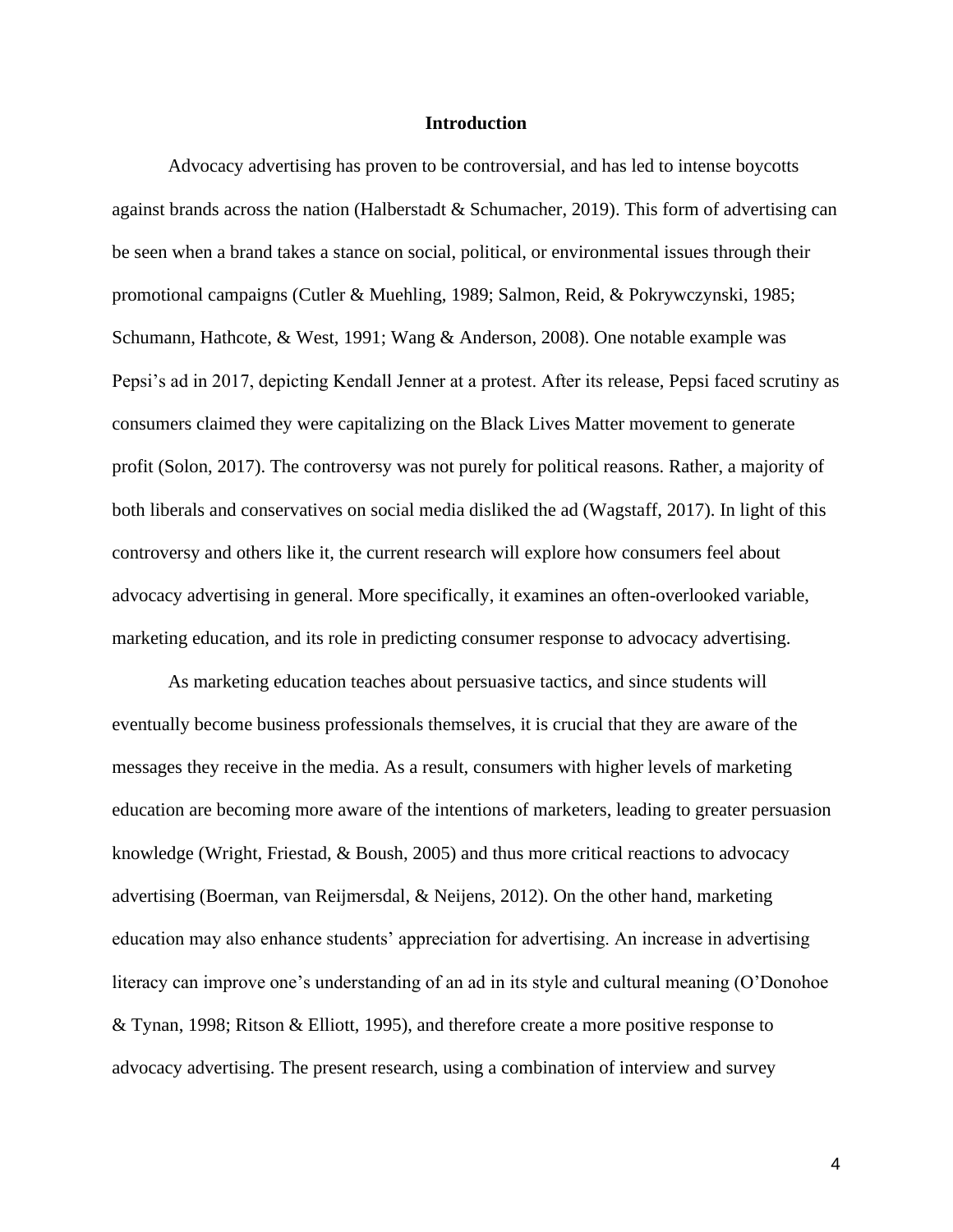methodologies, will test the role of marketing education in explaining attitudes towards advocacy advertising, with a goal of clarifying the direction of the effect, whether that be positive or negative.

### **Conceptual Background**

#### <span id="page-5-1"></span><span id="page-5-0"></span>**Advocacy Advertising**

It is no secret that consumers distrust advertising. In a survey conducted by the American Association of Advertising Agencies, 1,005 people were questioned, and only four percent believed that the marketing industry "behaves with integrity" (Morrison, 2015). Marketing and advertising were ranked at the bottom of the list of industries that they believed practice integrity. Among this list, some of the industries that ranked higher included newspapers, pharmaceutical industries, the federal government and congress.

Since consumers show little confidence in advertising already, this distrust makes efforts difficult for companies to be perceived as genuine (Ellen, Webb, & Mohr, 2006). This is especially true when they get involved in programs that focus on benefitting society, like Corporate Social Responsibility (CSR). CSR has been praised for being a favorable way to improve communities, increase customer loyalty, and create positive business reputations (Martínez & Rodríguez del Bosque, 2013; Shaw, 2007; Stuebs & Sun, 2010). This can be done through activities like philanthropy, environmental responsibility, cause-related marketing, and advocacy advertising (Babiak & Trendafilova, 2011; Lii, Wu, & Ding, 2013; Menon & Kahn, 2003). However, consumers are often skeptical of CSR because it can seem like a money-making tactic rather than a genuinely altruistic effort (Ellen et. al, 2006).

Advocacy advertising is a specific form of CSR that has proven to be especially divisive. This is when a brand takes a stance on social, political, or environmental issues through their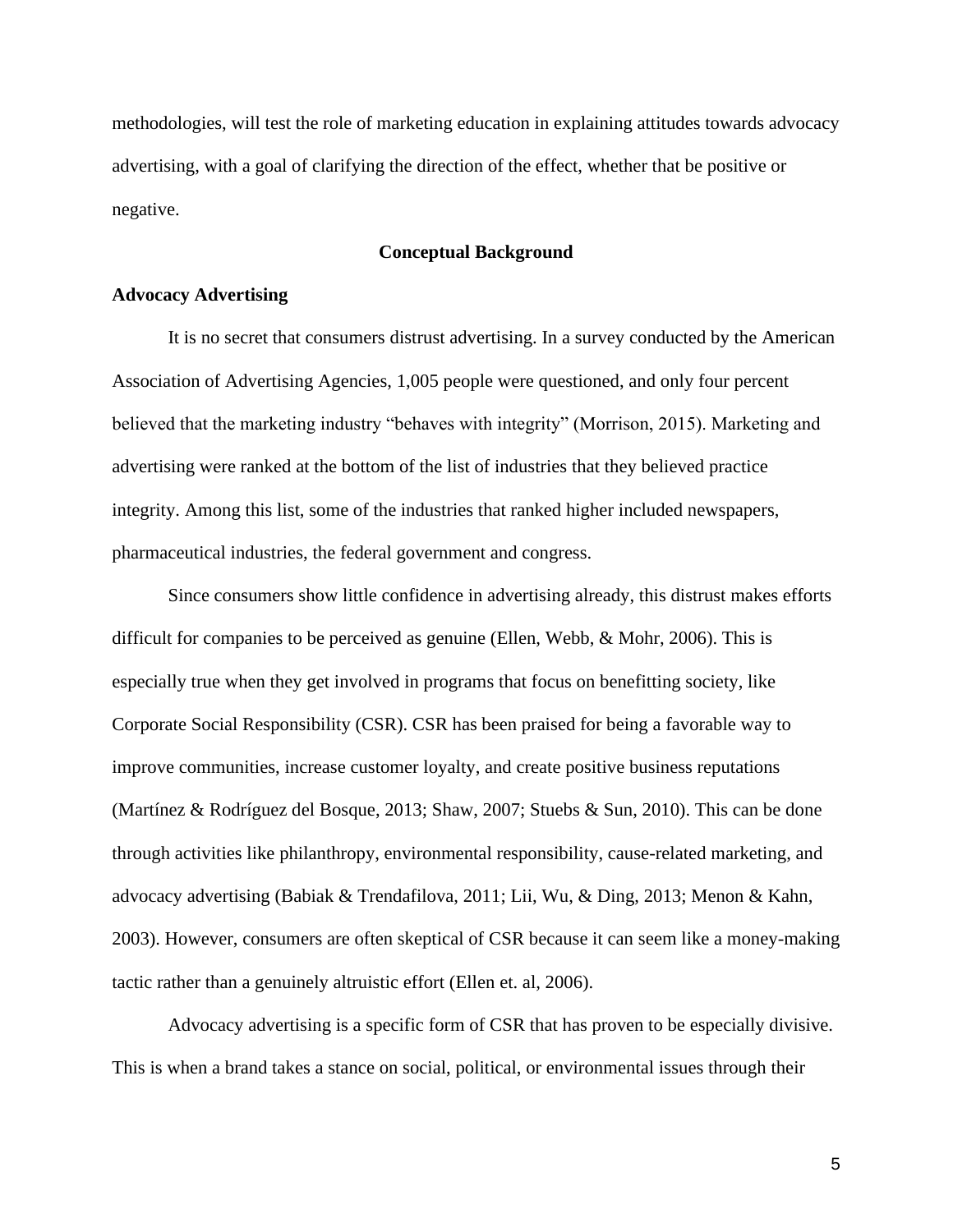promotional campaigns (Cutler & Muehling, 1989; Salmon, et. al, 1985; Schumann et. al, 1991; Wang & Anderson, 2008). Because there are so many social problems in today's world (e.g., climate change, racial tensions, immigration, etc.), consumers are expecting brands to contribute to social change (Nielsen, 2017). However, as Taylor (2014) illustrates, it is very risky for companies to take sides on social issues. Making a claim in either direction risks alienating a significant portion of a company's audience.

As an example, Pepsi's campaign in 2017 took a stance on the Black Lives Matter movement. It portrayed a massive protest in the streets with people from all different nationalities, holding signs that promote peace and action. Just as the protesters and police were about to confront each other, celebrity Kendall Jenner walked through the crowd, handing one of the officers a Pepsi. As he takes the soda, everyone starts dancing and celebrating. After its release, it faced harsh criticism as consumers claimed Pepsi was capitalizing on the Black Lives Matter movement to generate profit (Solon, 2017).

Other examples of advocacy advertising include Nike's "Dream Crazy" campaign in 2018, which featured Colin Kaepernick, who voiced against racism and police brutality when he knelt during the National Anthem at one of his football games. Additionally, Gillette's 2019 campaign took a stance on toxic masculinity and sexual harassment following the #MeToo movement. Both of these issues proved to be widely controversial and divisive, leading to intense boycotts against the brands (Dreyfuss, 2019; Halberstadt & Schumacher, 2019).

However, these attacks against advocacy advertising go further than political controversy. Many consumers who may support the company's stance on the issue still have problems with the ad's portrayal. Halberstadt and Schumacher (2019) conducted focus groups to discuss the three campaigns (Nike, Gillette, and Pepsi), and found that consumer criticism extended beyond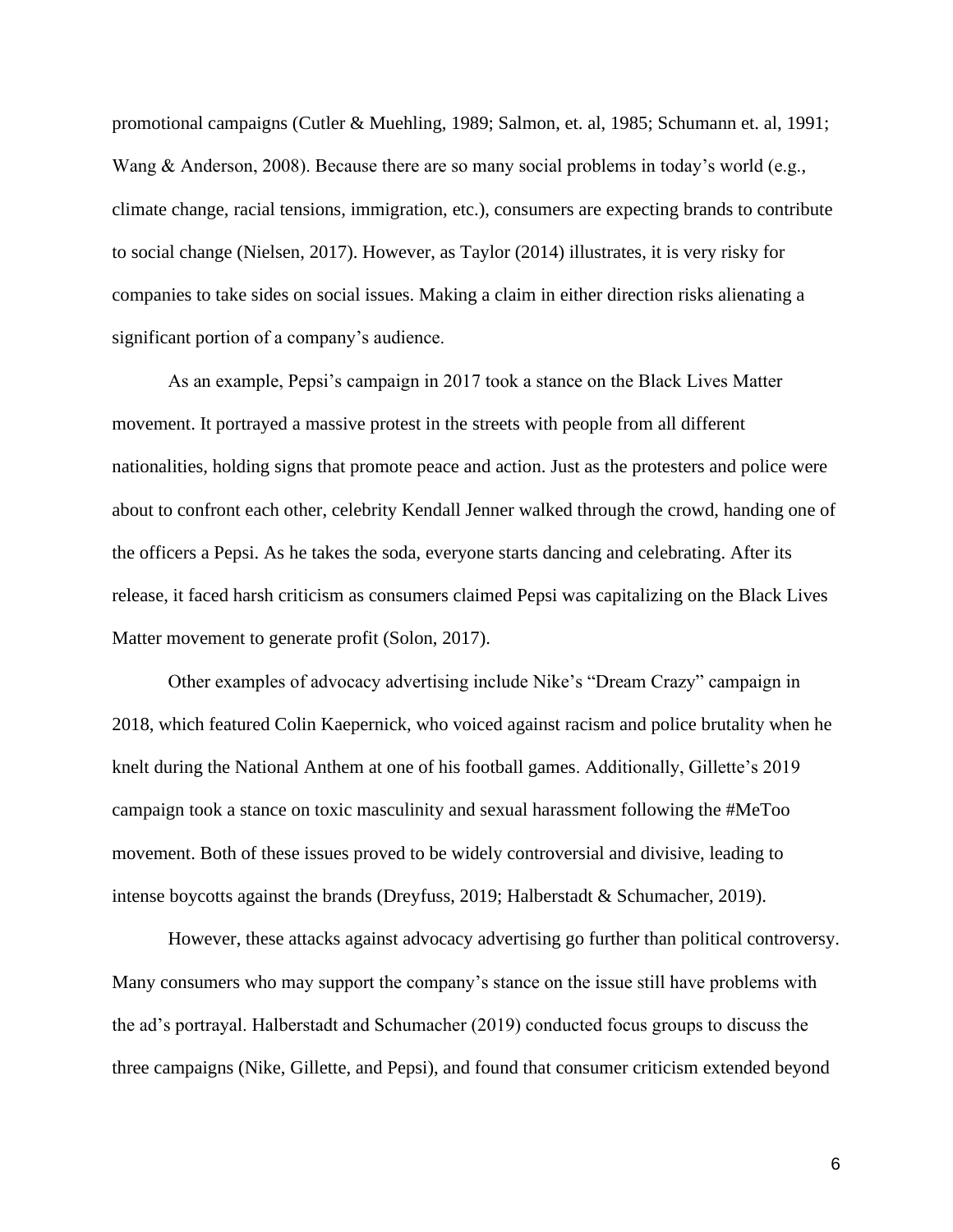political ideology. For Gillette, while many thought it was important to illustrate this issue, some claimed that the idea of toxic masculinity was not properly represented, as it "communicates the generalization of all men being sexual harassers" (p. 41). They also saw Gillette's argument about toxic masculinity as illegitimate and hypocritical since they have portrayed gender stereotypes in previous ads. Thus, these moral judgements had much to do with how the brand aligns with the message itself.

In Nike's case, while some were inspired by the ad and its message, other consumers questioned their motives to use an issue like racism, because they did not see Nike doing enough to support social change outside of the campaign (Halberstadt & Schumacher, 2019). Some felt their ad was inauthentic because the issue was not part of Nike's core business, and instead was being used as an opportunity for marketing hype. In addition, with Nike's choice to make Colin Kaepernick their spokesperson, many thought using the line "Believe in something, even if it means sacrificing everything" (p. 40) was fitting, given how risky it was to kneel during the national anthem, thereby losing his opportunity to play in the NFL. Meanwhile, others felt that the use of the phrase "sacrificing" would be better suited to a military veteran than a professional athlete. Similarly, the critics against Pepsi's ad had a difficult time connecting Kendall Jenner with the issue, wondering whether a white American model born into a rich family has any credibility in a struggle facing marginalized identities or in social movements in general.

These findings suggest that consumer skepticism towards advocacy advertising is not just grounded in one's political affiliations, but in consumers' beliefs about advocacy advertising in general. Therefore, it seems that political ideology cannot entirely explain differing reactions to advocacy advertising. Yet, prior research (Burgoon, Pfau, & Birk, 1995; Haggard, Yao, & Cai, 2014; Haley, 1996) has emphasized the role of political ideology in this domain. In contrast, the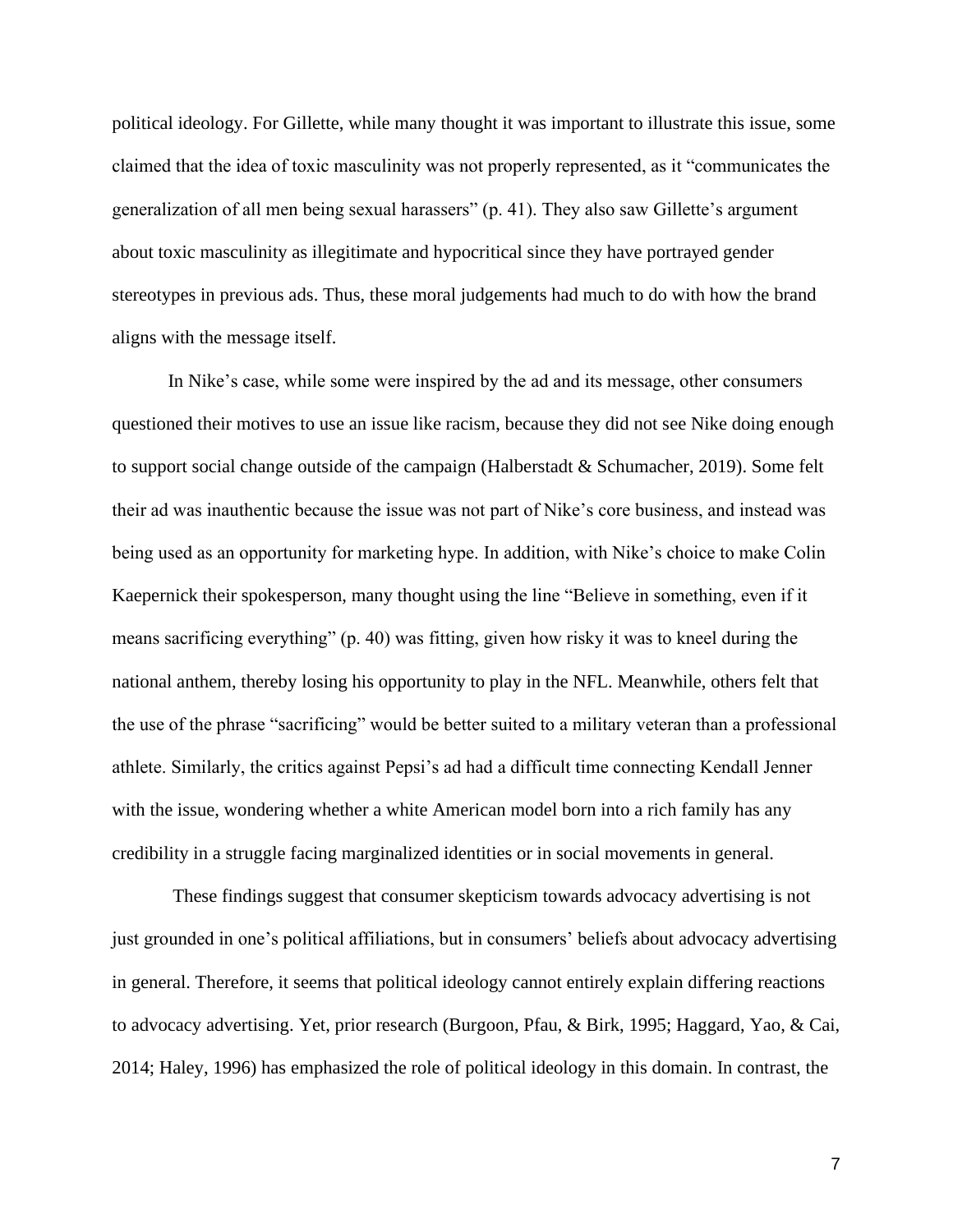current study examines an additional factor, marketing education, that goes beyond politics yet still may influence reactions to advocacy advertising.

Hoeffler and Keller (2002) state that the "power of a brand is in what resides in the minds of customers" (p. 79). The reputation of a brand affects their corporate, product and brand evaluations. Even if there are negative responses on just one part of the business, it can carry over to other parts of the brand, even to the product itself (Klein & Dawar, 2004). Additionally, if a company's values do not align with the cause, a campaign will appear "out of character" (Skarmeas & Leonidou, 2013, p. 1833). It makes the brand look like they are misleading consumers just to increase sales, thus illustrating their agenda as self-centered and egoistic (Ellen et. al, 2006).

Consumers rely on three components to judge advocacy advertising: the organization, the issue, and the self (Haley, 1996). The "organization" refers to how the brand aligns with the issue, the "issue" explains if the brand properly represents a specific topic, and the "self" determines if an issue aligns with a consumer's own morals. In other words, a campaign's message will appear more credible when it aligns with the consumer's moral beliefs (Elliott & Wattanasuwan, 1998), while staying true to a brand's values, and their authentic voice. That is why it is important for brands, if they decide to stand for something, to be genuinely interested in promoting social issues.

Halberstadt and Schumacher (2019) created evaluation criteria for judging advocacy advertisements. Some of these include having a plan to implement social change, a legitimate moral position that aligns with the brand's values and hiring spokespeople with a clear connection to the company. Brands need to understand that they have an impact on social change, and the way they present a certain issue can frame social norms, which lead to "changes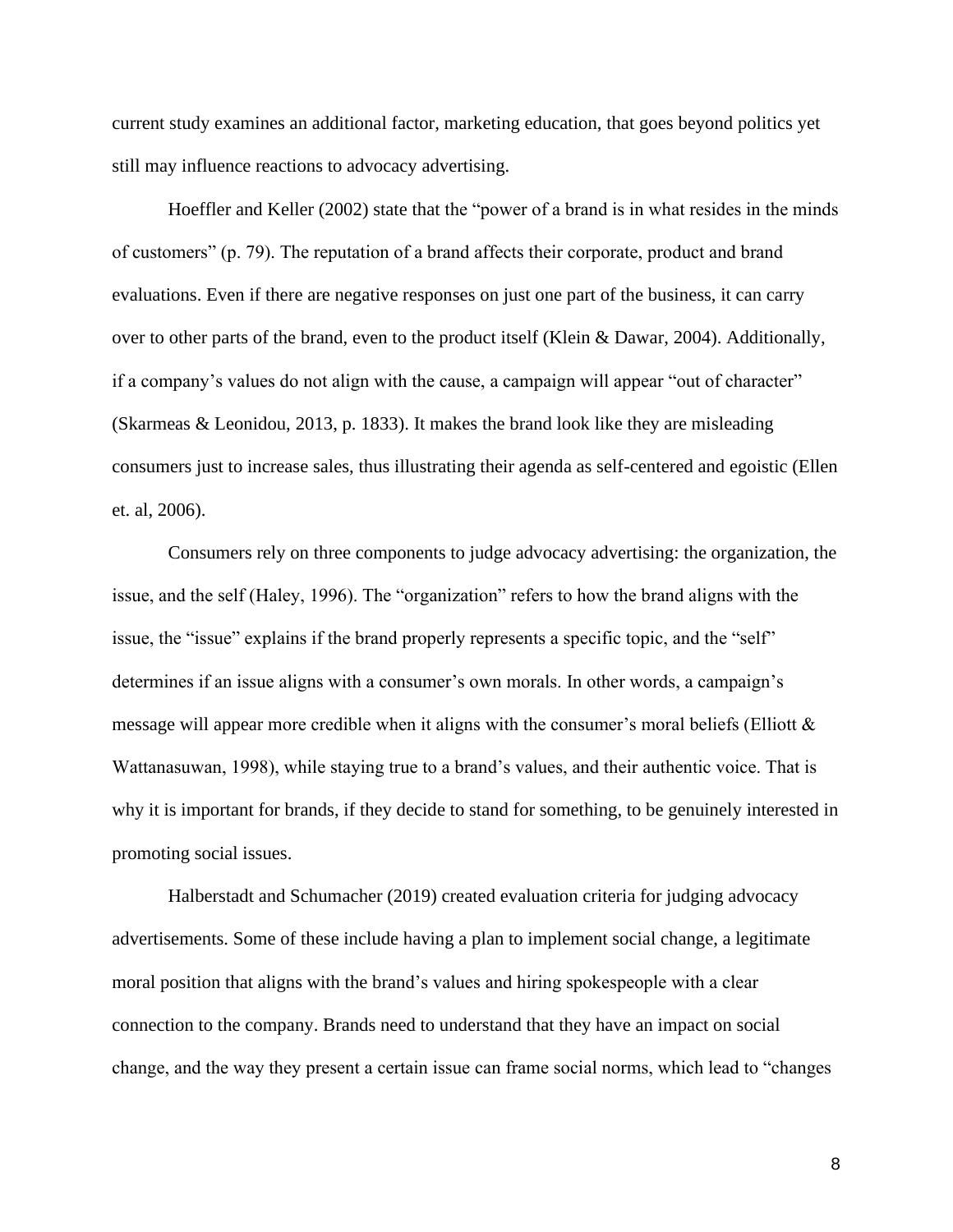in the perception of political actors and the system as a whole" (p. 68). Therefore, due to its enormous influence, advocacy advertising has to be handled responsibly.

It is important to understand the role marketing education plays in developing critical responses to these types of messages. From a theoretical perspective, marketing education may serve as an important yet unexplored predictor of consumer reactions to advocacy advertising, beyond political ideology. On a more practical level, marketing students need to be aware of when companies are using social issues, and if they are doing so genuinely. Since they will become business professionals themselves, these same students will shape the future of advertising.

# <span id="page-9-0"></span>**Persuasion Knowledge**

When marketers attempt to influence consumers through persuasion tactics, consumers may develop a skill to process persuasive messages. This is called "persuasion knowledge" (Friestad & Wright, 1994). Persuasion knowledge refers to one's ability to assess the credibility of the advertiser, while acknowledging the goals and tactics of the persuasion attempt. In other words, it is the level of understanding one has to interpret messages, recognize messages as persuasive attempts, and cope with these persuasion attempts across different media.

According to the Persuasion Knowledge Model (Friestad & Wright, 1994), it is an "experience-based" (p. 7) process that is shaped through a combination of one's peers (family, friends, mentors), efforts in the media, and the education system. Individuals with higher persuasion knowledge can separate their emotional reactions to an ad and focus on the information about the product or service itself. In addition, they are able to critically understand the goals and tactics of sales presentations as they see them. This creates the change-of-meaning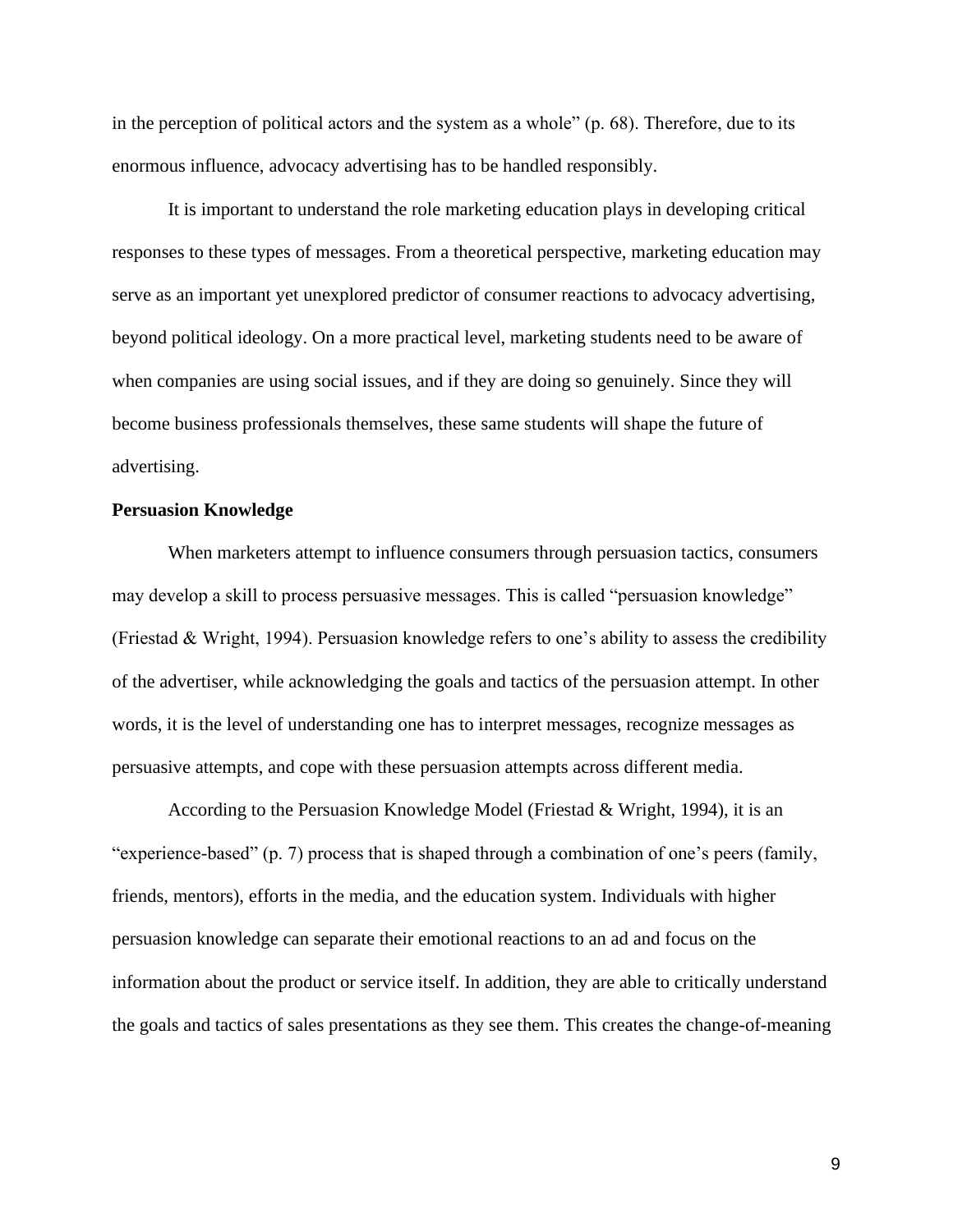principle, where the content is perceived differently after one acknowledges the persuasive tactics of the ad (Friestad & Wright, 1994; Wright et. al, 2005).

In general, the Persuasion Knowledge Model has shown that consumers are more critical when they sense marketers are trying to persuade them (Buell & Norton, 2011). Given the notion that most consumers are skeptical of advertising anyway (Dahlén, 2005), it is no surprise that accessing one's persuasion knowledge will raise cognitive defenses (Russell, 2002), which will ultimately lead a consumer to "question the credibility" of the advertising message (Xu & Wyer Jr., 2010). The work of Henrie and Taylor (2009) found that Millennials with high persuasion knowledge were more likely to develop negative reactions in sales promotions. Furthermore, even though there is evidence that supports persuasion knowledge as a contributor for greater appreciation of many advertising formats (Tutaj & van Reijmersdal, 2012), higher persuasion knowledge generally leads to more critical and resistant attitudes (Boerman et. al, 2012).

These critical attitudes help explain the controversial response to advocacy advertising. Consumers who have high amounts of persuasion knowledge may watch an ad containing a social issue, and see beneath the emotional resonance, that this company is ultimately trying to sell them a product. One of the most difficult parts about advocacy advertising is that a company has to balance their economic interests with the needs of society (Ellen et. al, 2006).

## <span id="page-10-0"></span>**Advertising Appreciation**

As Friestad and Wright (1994) specify, persuasion knowledge is shaped by the media, advertising and marketing experts, and by teaching school children in the classroom. The work of Brucks, Armstrong, and Goldberg (1988) suggests it is important for children to obtain knowledge about persuasive tactics in order for them to cope with advertising messages. More specifically, crucial learning about advertising tactics happen between "their toddler years and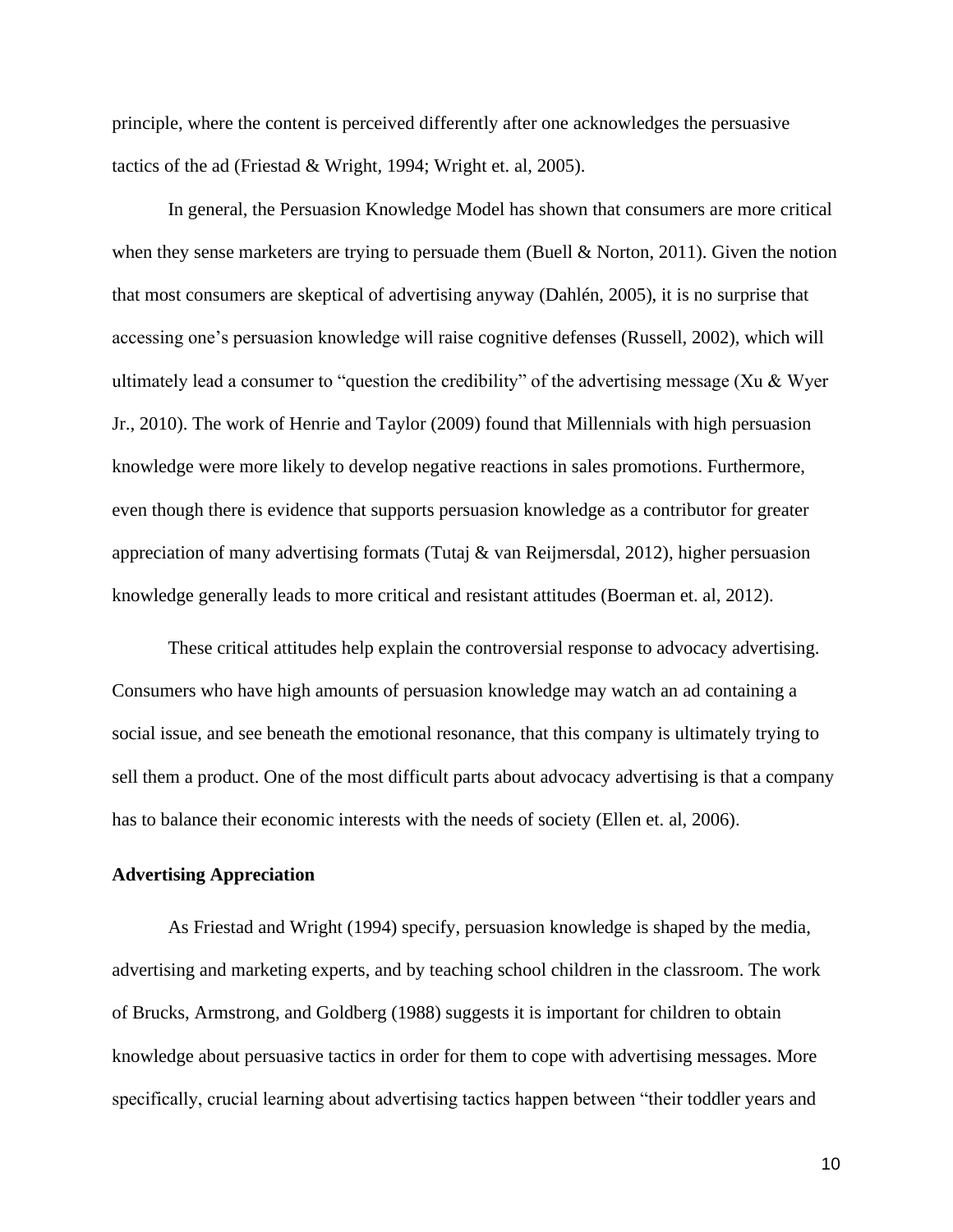the time they graduate from high school" (Wright et al. 2005, p. 222). Thus, most consumers have a strong understanding of how advertising works by the time they reach college. However, a person's level of experience with advertising (i.e., advertising literacy) can differ based on their exposure to and knowledge about advertising (Malmelin, 2010).

Advertising literacy is a similar concept to persuasion knowledge, but in a broader sense. It refers to a set of skills that help consumers interpret and understand advertising's various techniques and strategies (O'Donohoe & Tynan, 1998). Through observation and recognition, one can point out important details that a casual viewer cannot (Nava & Nava, 1990). Someone with high advertising literacy can look at a piece of advertising and find new meaning by interpreting its verbal and non-verbal cues with a "capacity for highly metaphorical, imaginative thinking" (Scott, 1994, p. 475). As mentioned before, with more exposure to commercial messages, one will have more literacy skills to cope with advertising (Malmelin, 2010).

Contrary to the persuasion knowledge framework, those with high advertising literacy may react to advertising positively because they appreciate it more. A study by O'Donohoe and Tynan (1998) found that individuals with high advertising literacy can "adopt different roles in relation to advertising" (p. 480). For example, participants displayed a "sophisticated appreciation of advertising conventions, styles and trends" (p. 473). Thus, one's advertising literacy can translate into a greater appreciation for an ad. This type of appreciation is seen in the intricacies of how the ad is made, as a form of art. From the words of the famous advertising creative director William Bernbach, "Advertising is fundamentally persuasion and persuasion happens to be not a science, but an art" (Ignatius, 2013). Similarly, Ritson and Elliott (1995) showed that advertising literacy can help shape cultural meaning, which allows consumers to appreciate ads more by interpreting them in unique ways. This shared cultural meaning also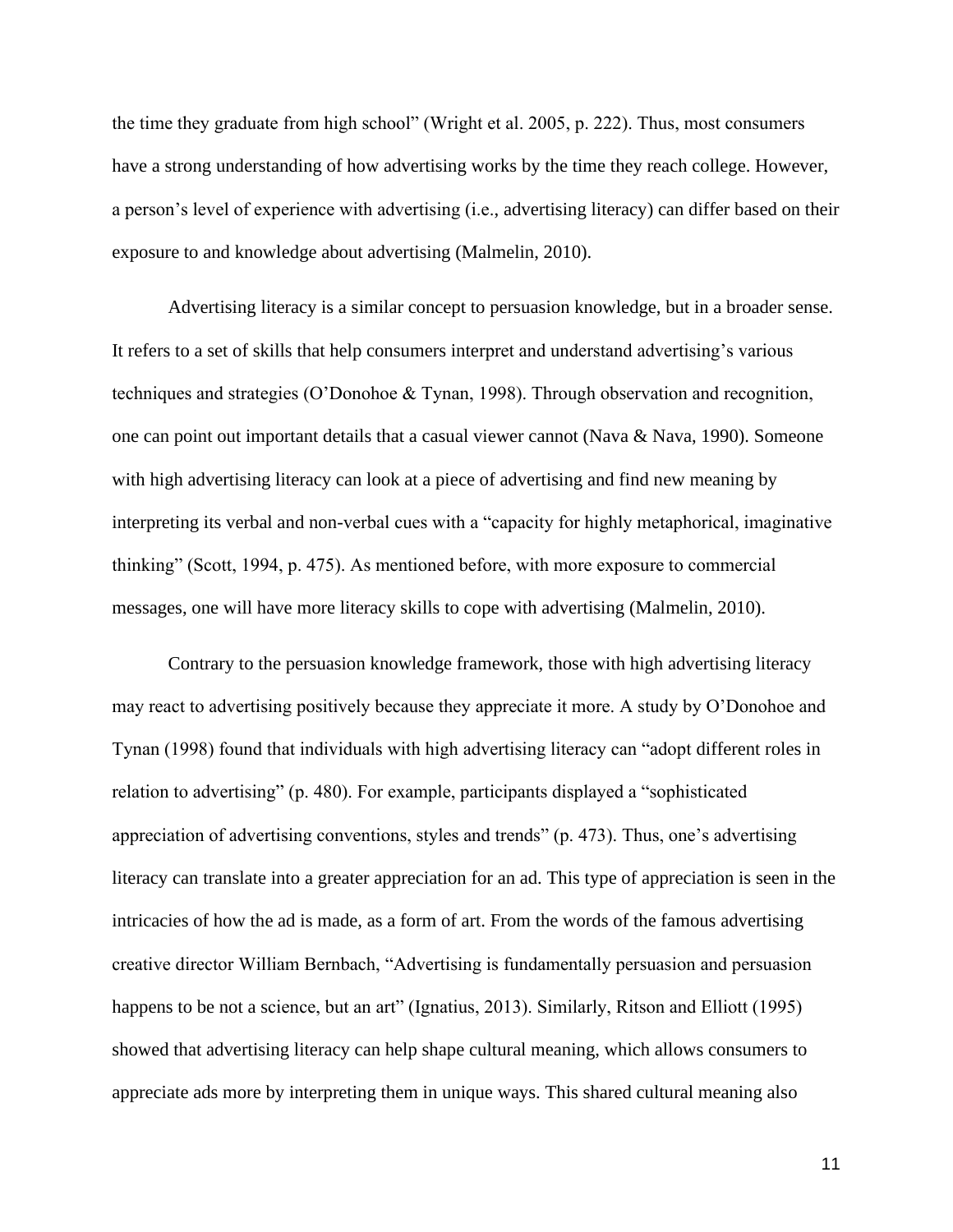allows us to communicate and share ideas about ads from both a critical and appreciative perspective.

Overall, existing research suggests that a more extensive marketing education may create both greater persuasion knowledge *and* appreciation for advertising (through advertising literacy). Persuasion knowledge is likely to generate negative reactions to advocacy advertising while one's appreciation may generate positive reactions. The role of marketing education in predicting response to advocacy advertising therefore remains an open question.

#### **Hypothesis Development and Research Objectives**

<span id="page-12-0"></span>The purpose of this research is to test whether consumers' marketing education predicts their response to advocacy advertising, and if so, whether the relationship is negative (through persuasion knowledge) or positive (through advertising appreciation). Thus, the present research helps answer this fundamental question: does studying marketing lead to more or less favorable reactions to advocacy advertising?

A mixed methodology, involving both qualitative (interviews) and quantitative (survey) instruments, was employed. In both instances, sampling was conducted to purposefully capture a broad range of levels in marketing education among participants. As the main outcome variable, the survey portion measured respondents' overall reactions to one of several prominent advocacy ads in terms of how the issue is presented in the ad, and how authentic it feels. As potential mediating variables, persuasion knowledge and advertising appreciation were also measured in the survey portion. The goal is to add to the work of Wright et. al (2005) in the development of persuasion knowledge in young adults, and in the exploration of advocacy advertising in the context of persuasion knowledge. A further objective is to build on the work of Ritson and Elliott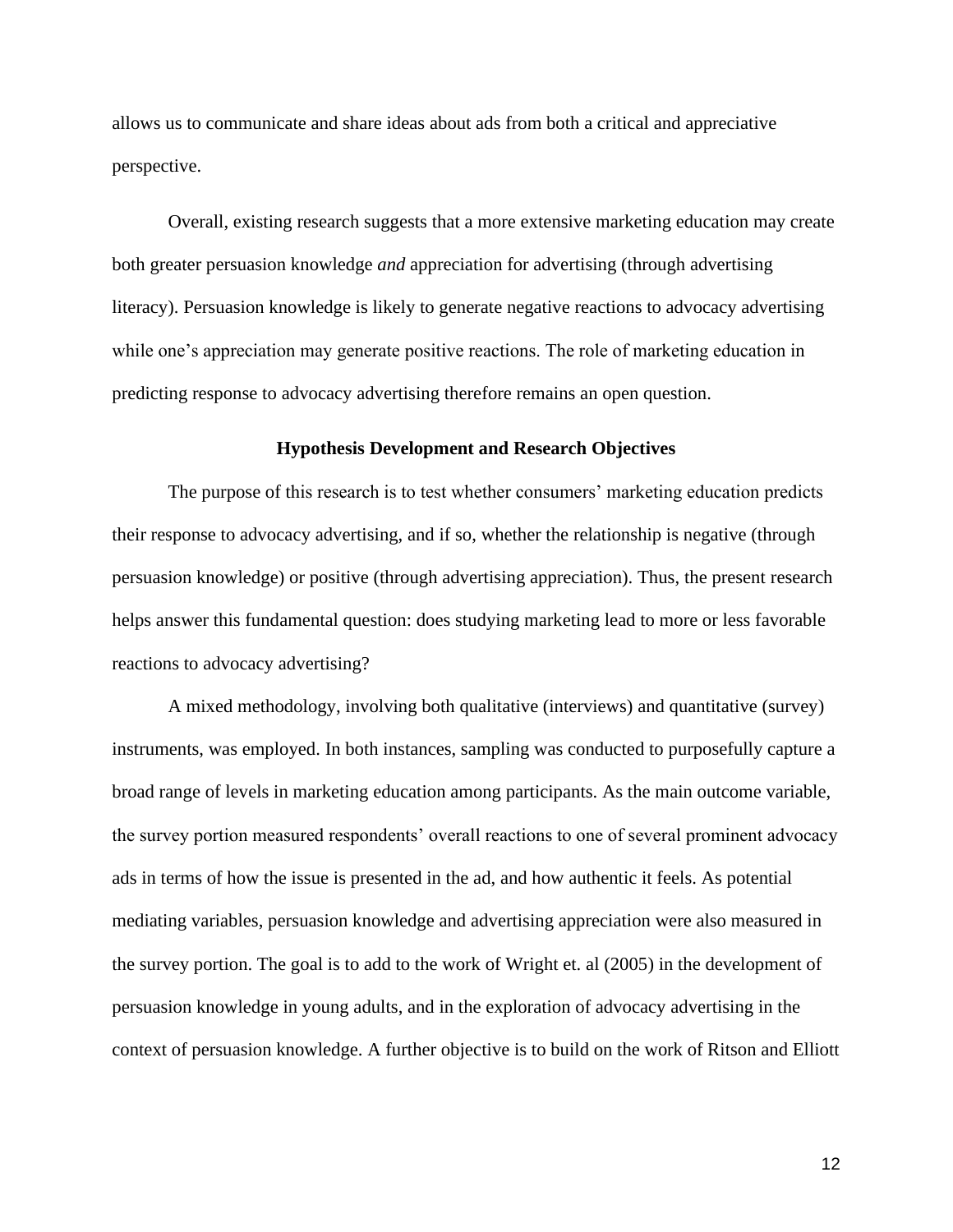(1995) and O'Donohoe and Tynan (1998) to understand how one's advertising literacy might enhance positive reactions to advertising through appreciation.

From the literature reviewed above, one's level of marketing education should impact their reaction to advocacy advertising. However, whether the reactions are more positive or negative is still unclear. Therefore, the hypothesis has two parts, which predict two potential outcomes. Firstly, with reference to potential negative reactions, higher persuasion knowledge generally leads to more critical and resistant attitudes (Boerman et. al, 2012). H1a reflects the potential negative response through enhanced persuasion knowledge:

H1a: More marketing education will enhance one's persuasion knowledge, shaping a negative and critical reaction towards advocacy advertising.

On the other hand, as described in the background section above, marketing education could also enhance students' appreciation for advertising. Because an increase in advertising literacy can improve one's appreciation for an ad in its style and cultural meaning (O'Donohoe & Tynan, 1998; Ritson & Elliott, 1995), H1b suggests a positive relationship:

H1b: More marketing education will create a greater appreciation for advertising in general, leading to a positive reaction towards advocacy advertising.

The reason for these competing hypotheses is also due to the controversial nature of advocacy advertising (Halberstadt & Schumacher, 2019), suggesting that there is much ambiguity in how participants will potentially respond (see Figure 1 below for a full model of the competing hypotheses).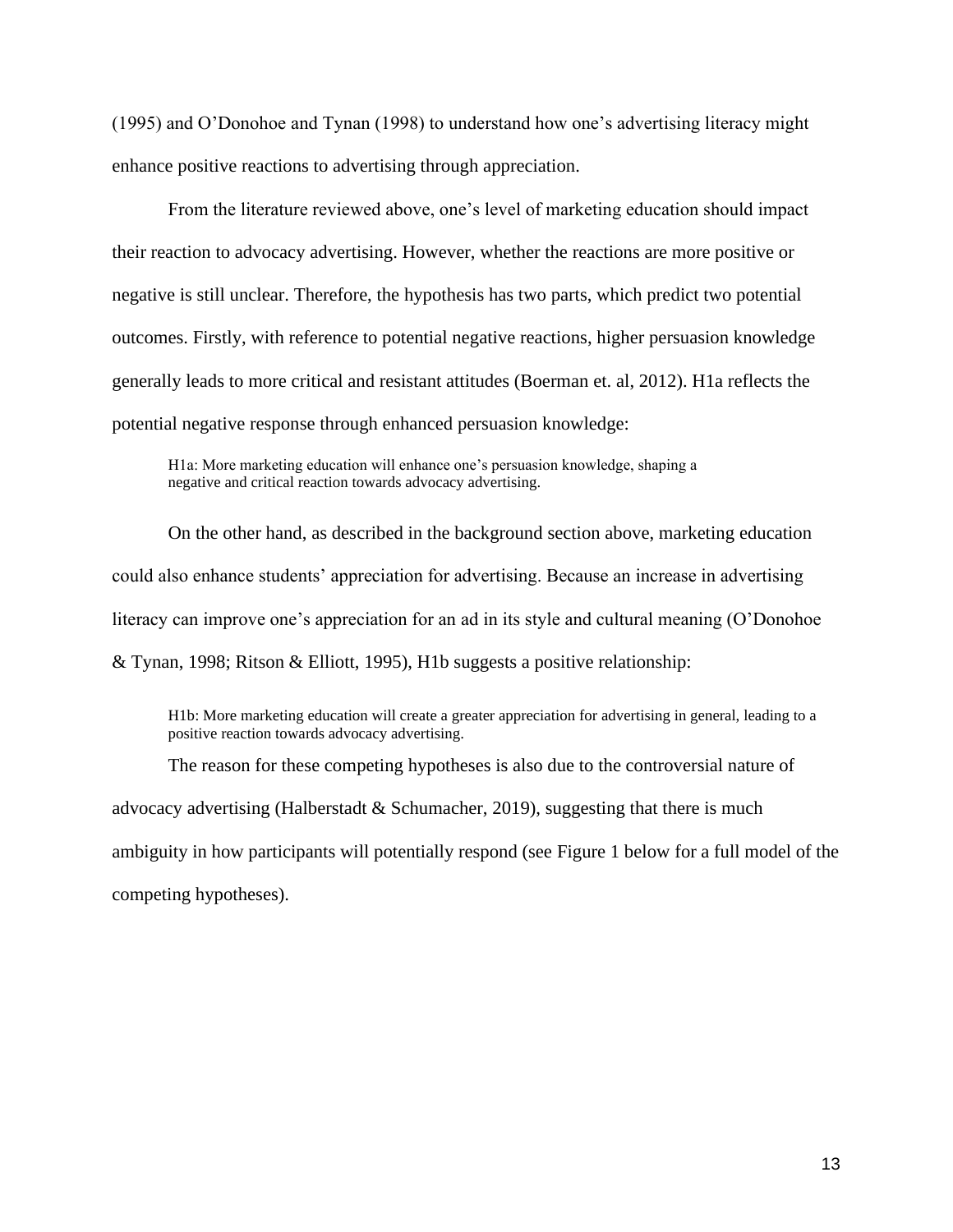**Figure 1**. Full model illustrating the competing hypotheses.







<span id="page-14-0"></span>As an initial exploration, open-ended questions were utilized in an interview format to conduct an in-depth analysis of how students react to advocacy advertising. Data were first collected through interviews using a convenience sample. The sample consisted of three marketing students and three non-marketing students ( $M<sub>age</sub> = 23.83$ ; 50% Female) from Portland State University (PSU). There was one sophomore, one junior, and four seniors. The three nonmarketing students came from business management, finance and public health.

It was important to gather data from students with a variety of educational backgrounds, mainly to determine whether their thoughts on advocacy advertising differed based on their field of study. The interviews were transcribed, and responses were coded for common themes using an iterative approach (Glaser & Strauss, 1967). The aim was to explore whether respondents felt more appreciative or skeptical towards prominent examples of advocacy advertising, and if this bore any relationship to their marketing education.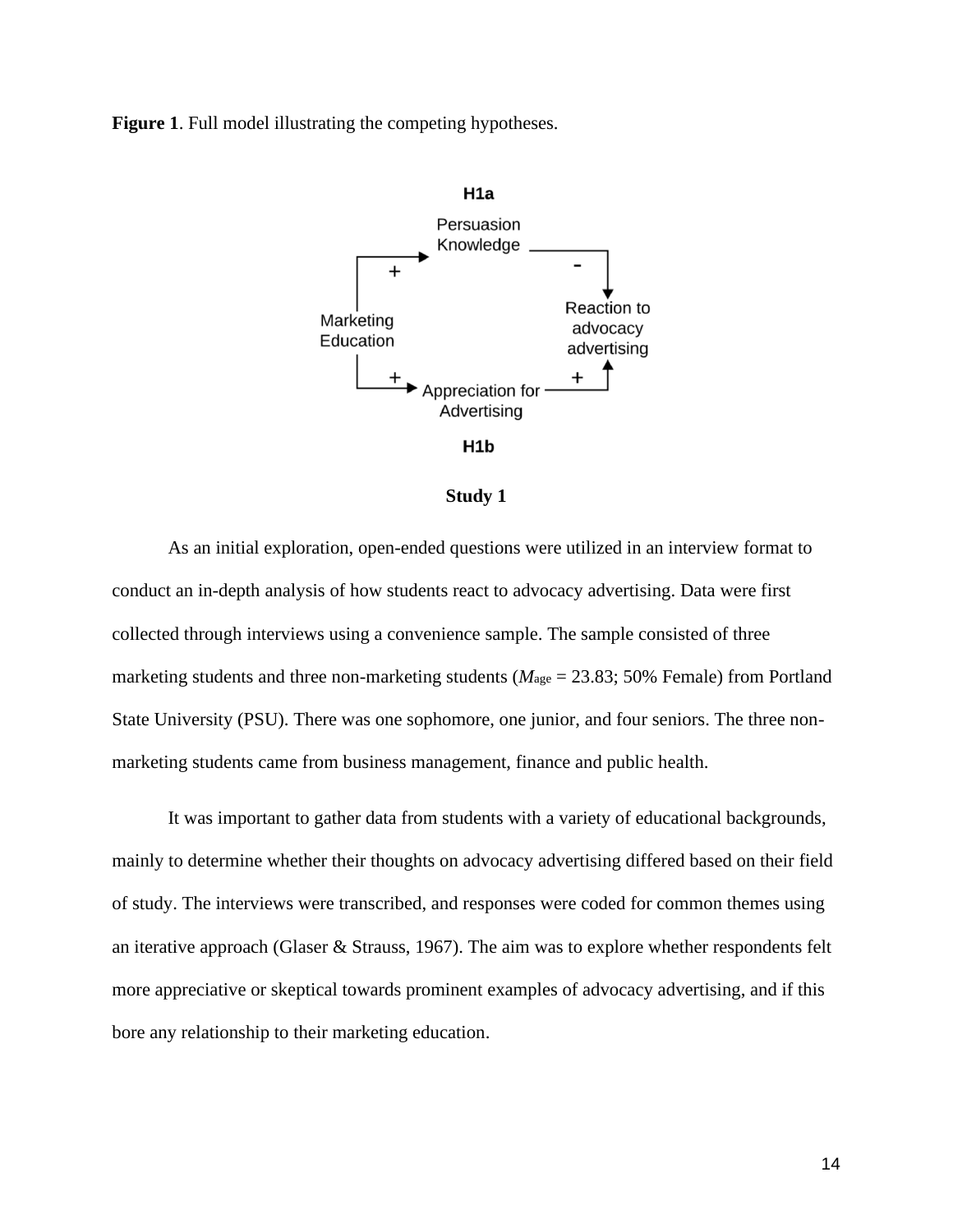#### <span id="page-15-0"></span>**Method**

Before the interviews took place, each participant was asked to watch three videos- the Nike, Pepsi and Gillette ads described above. These ads were used due to their high popularity and controversy (Halberstadt & Schumacher, 2019), which made them more recognizable to the respondents, and representative of advocacy advertisements in general. After participants finished watching all three ads, they were asked a series of open-ended questions (see Table 1) in a semi-structured format. These questions examined their thoughts on advertising in general, if any of the ads they saw felt genuine or fake, their thoughts about social issues in advertising, if companies should take sides on these issues, and if they think advocacy advertising creates cultural meaning. Lastly, they were asked about their political ideology, age, gender, and how many marketing and advertising classes they have taken. Asking about political ideology was mainly to test the idea that marketing education has an effect on reactions over and above the effect of political orientation.

The questions are reflective of the work from Haley (1996), and how consumers morally judge advocacy advertising: through the organization, the issue, and the self. It was important to see if respondents believed the brand was aligned with the issue, and if the issue was properly represented. It was also helpful to borrow from Halberstadt and Schumaker's (2019) evaluation criteria for judging advocacy advertising. These main components included making sure brands hire spokespeople that reflect their values, and that companies are implementing social change initiatives when they promote social issues. Another heavily utilized concept was motive attribution, which was used to tell whether respondents felt the company's choice to incorporate social issues were more self-centered or in the best interest of the consumer and society as a whole (Ellen et. al, 2006). Lastly, questions were used to reflect the ideas of Ritson and Elliott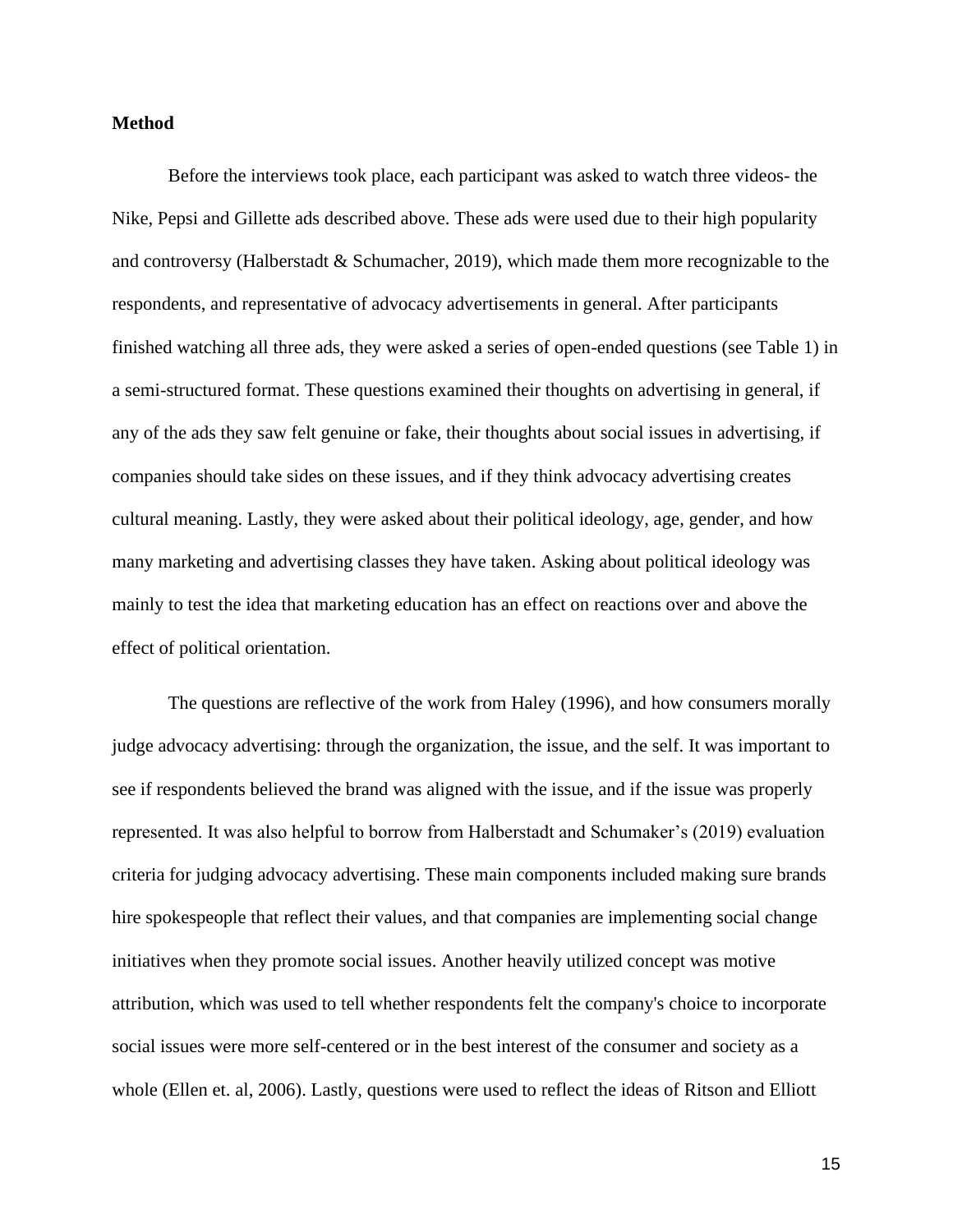(1995), to see if respondents felt advertising creates cultural meaning, and if advertising should

be appreciated as a form of entertainment (O'Donohoe and Tynan, 1998).

**Table 1.** Interview protocol.

Interview Questions What are your thoughts on advertising in general? What role should advertising play in entertaining people? Name an example of an ad you saw as genuine, and what about it made you enjoy it? It can be the ads I showed you or any ad you can think of. Name an example of an ad that felt manufactured and fake. Why did it make you feel that way? It can be the ads I showed you or any ad you can think of. When you see an ad promoting a social cause, do you think the company truly believes in it? What role should brands play in promoting social issues? More specifically, what role should brands play in taking sides on these issues? Why do you think this has become a common practice? How should companies balance their social responsibilities (to the community and environment) with their financial expectations to make money? Do you think promoting social issues adds more cultural meaning, and thus create an impact for change? Would you consider yourself a very skeptical person when it comes to advertising?

How has your perspective of marketing and advertising changed since you first started at PSU? (only for marketing students)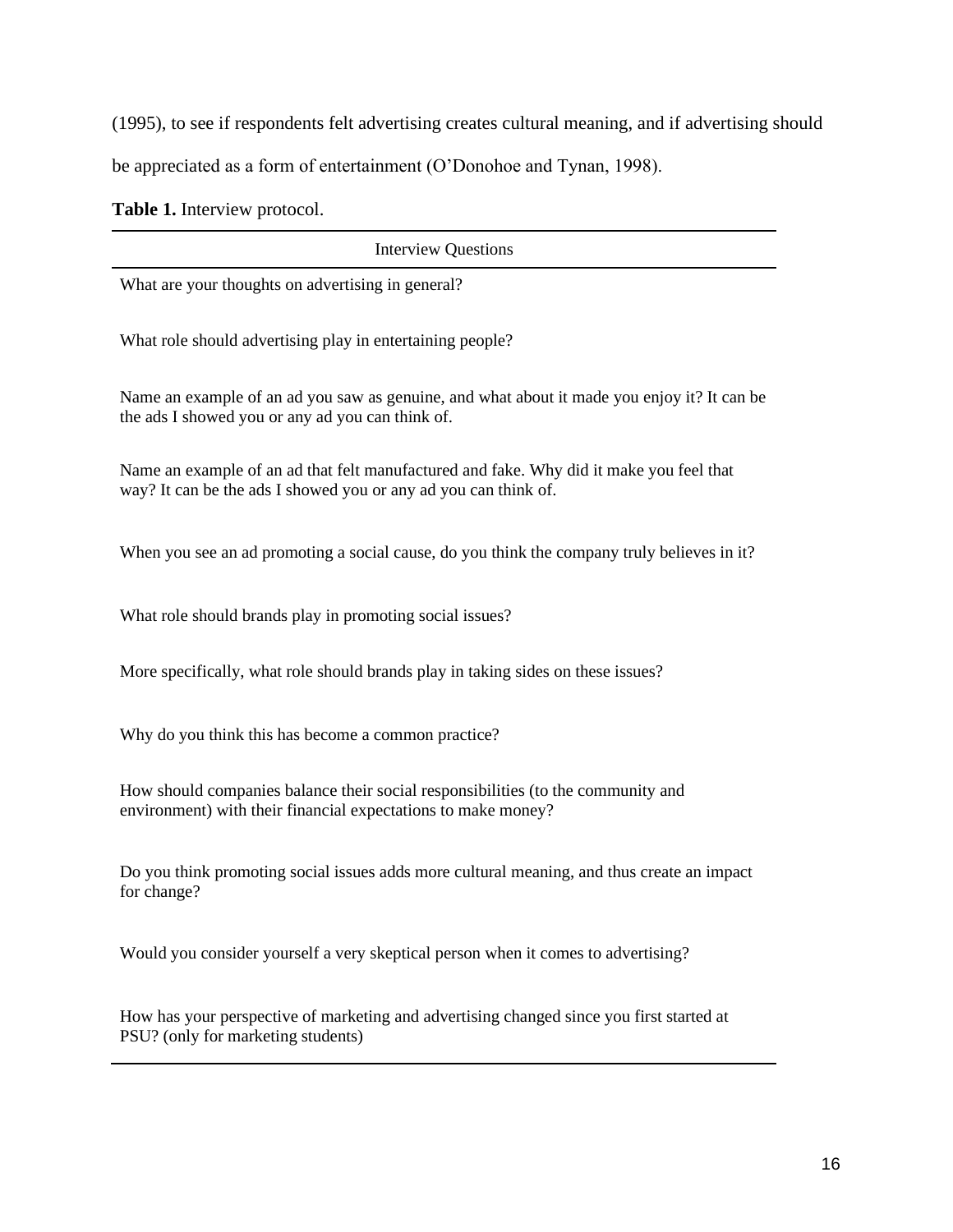# <span id="page-17-0"></span>**Results**

The length of the interviews was drastically different between marketing students to nonmarketing students. The average time spent on interviews with marketing students was 57.7 minutes, while the average time for non-marketing students was 22.3 minutes. This is a result of how thorough and detailed the marketing students' responses were. Instead of solely focusing on their personal reactions to the ad, they were attempting to find the intentions of the marketer. For example, when discussing how they felt about each ad, a marketing major said the following:

"Gillette's ad felt the most genuine since they weren't using their product as a solution to the issue. Gillette's purpose wasn't to sell products, it was to spread a message. Pepsi is the complete opposite. That ad was distasteful, and not as impactful as they wanted it to be. I see what they were trying to do, I really could. But, given the context of when that came out, of when there were tons of videos of police brutality and violence against black men and women, it did not hit well at all. If you want to spread a message about police brutality, Pepsi is probably not the best company to do that. There's a lot of companies that do it well by saying that their product won't necessarily fix the issue, but that they support progress. These brands that have such intense market share, they think they can get away with it" (Marketing major 1 - took nine marketing classes and one advertising class).

Illustrated in this response, the marketing student described the intentions of the marketer, which reflects their persuasion knowledge (Friestad & Wright, 1994; Wright et. al, 2005). More specifically, they were able to explain why they liked and disliked certain ads based on the strategies they used. As mentioned, they enjoyed Gillette's ad because they were not using their product "as a solution to the issue". Additionally, the respondent contextualizes why it is a sensitive matter for Pepsi to allude to this controversial issue, given the significant racial tensions (Solon, 2017), further exemplifying the lack of connection between Pepsi and promoting social movements. They are clearly separating their emotional reactions to the ad, while describing their perception of the company's motives. The respondent's ability to question the credibility of Pepsi through critical eyes also reflects the work of Xu and Wyer Jr. (2010). Meanwhile, nonmarketing majors tended to focus more on their emotional reactions: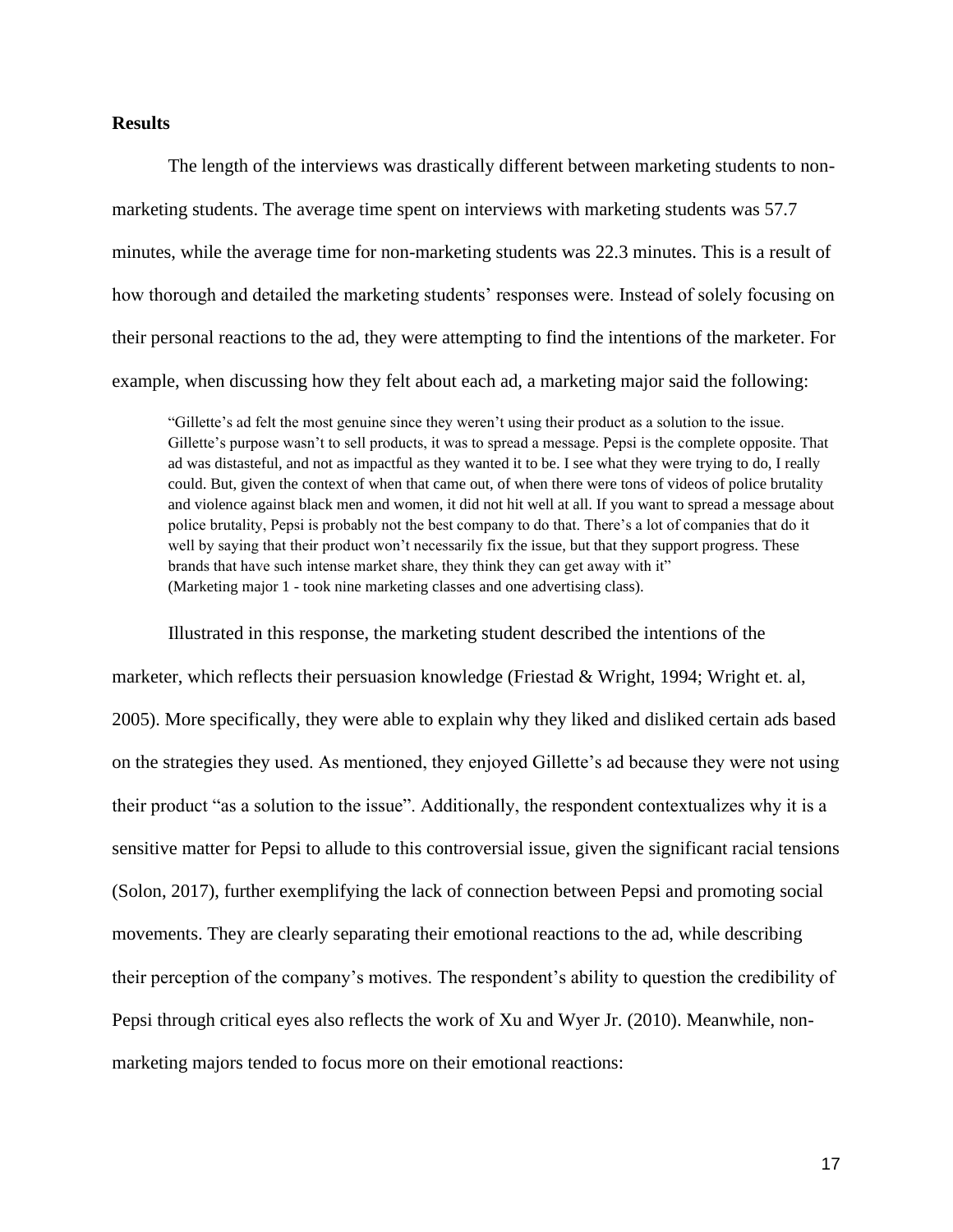"I really liked the Gillette ad. If you take offense to a commercial telling you if you see your son being a bully or macho man, then that's what he's going to be like when he grows up, you're clearly doing something wrong. You shouldn't be offended by the idea that the children of today need to be taught how to behave appropriately. If you take pride in the way you raise your children, it shouldn't have been a big deal to have this out there" (Public health major- took zero marketing classes).

While this is a very in-depth response, there is not much of a focus on the ad's stylistic choices, nor its persuasive elements. It is more of a description of public perception. There is no reference to Gillette's selling tactics, which probably reflects the respondent's positive reaction. One of the main components of persuasion knowledge is in one's ability to separate emotional responses from the information presented. Consumers with less persuasion knowledge tend to go straight towards their initial, emotional reactions, which can be reflected here (Friestad  $\&$ Wright, 1994; Wright et. al, 2005). This idea of separating emotional reactions to the message's intent can be further exemplified in this response:

"The things said in the advertisement, Nike stands with those ideals very firmly. In Nike's daily activities as a company, with their employees, those things are all consistent. The two companies went at their issue in two different ways, but the Nike ad felt a little more genuine than Gillette. Especially since Nike wasn't actively supporting Kaepernick's cause but alluding to it. Gillette was showing a great social cause that's happening and is in the process of happening. They definitely are in a place to do that since they are a men's razor. Where they missed was the fact that they showed where we are now, as men, and that we are so far from that. And I feel that it's attacking fathers, and it's almost saying that parenting is the problem when it comes to toxic masculinity. In particular, dads might feel attacked because they are telling them they are being a bad father if they're not doing these things. It wasn't the issue, but the execution of the issue itself" (Marketing major 2 - took nine marketing classes).

The important takeaway is that this respondent explicitly separates the company's message from the social cause. Even when they agree with the social issue itself, that does not mean they can appreciate its execution. That distinction is crucial because it illustrates a strong use of persuasion knowledge. In particular, it is the way the respondent was able to decipher the emotional appeals from the social issue in order to find the effectiveness of the persuasion attempt (Friestad & Wright, 1994). In this case, it created a negative and more critical reaction towards Gillette, reflecting their persuasion knowledge.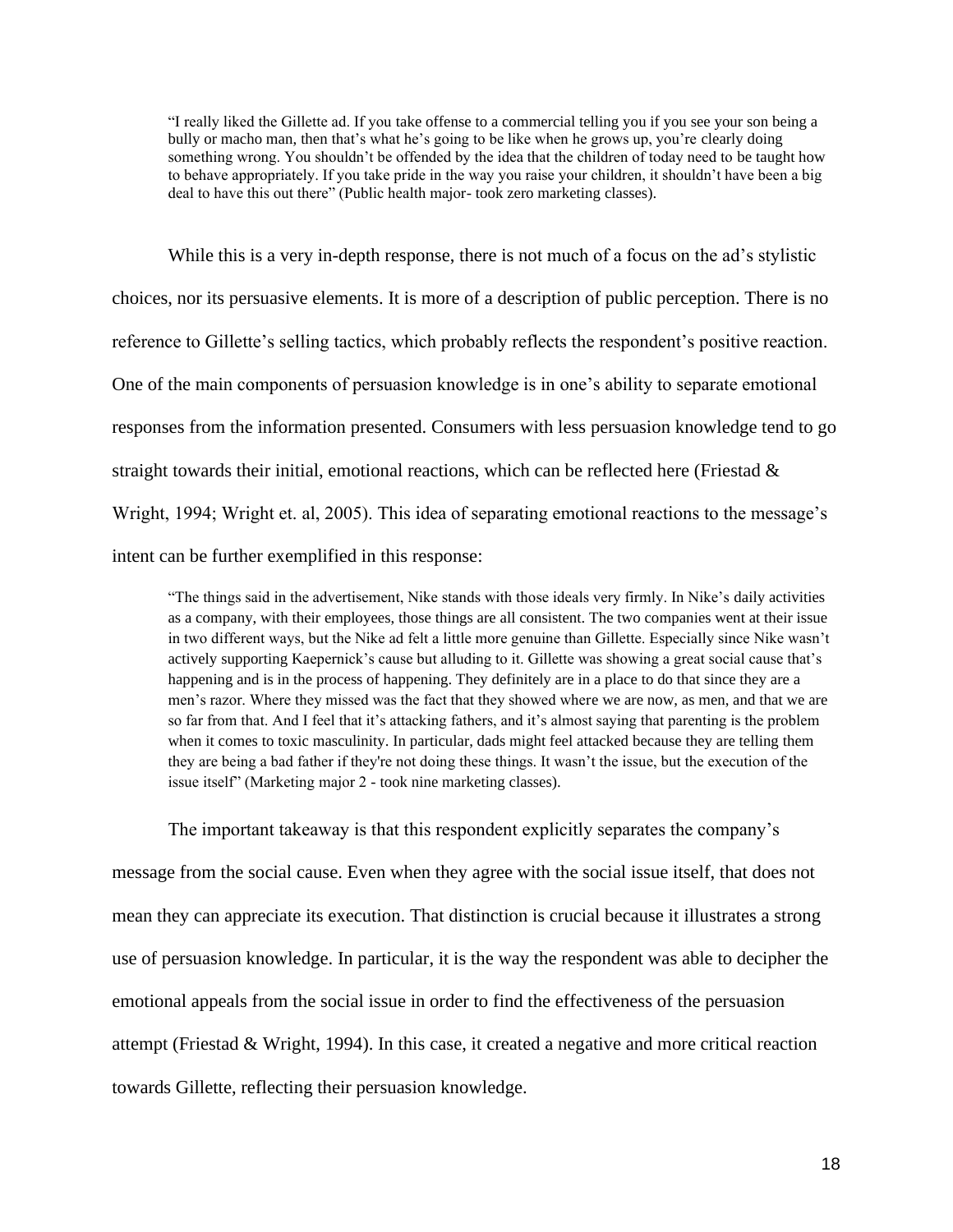However, the marketing students also demonstrated more appreciation than nonmarketing students for these advertising messages, since they believed it had a significant influence over consumers and society as a whole. For example, one marketing student argues that there is power in promoting social issues:

"These types of campaigns take a lot of research and execution. If it's really powerful and impactful, it can do huge things for a company and society. And if it's a bad one, it can do huge things too, but in a completely opposite direction. Before I took classes, I don't think I realized the impact marketing and advertising had on a company. That may be a biased opinion, because I'm passionate about it. But I do feel a great appreciation for advertising that's well-done" (Marketing major 2 - took nine marketing classes).

This respondent displays a high amount of appreciation, especially in their acknowledgement of marketing campaigns and their processes. This appreciation reflects the work of O'Donohoe and Tynan (1998) in one's ability to recognize the intricacies of how an ad is made, in its various styles and executions. It also illustrates Ritson and Elliott's (1995) work, in the way consumers see ads as catalysts for change. Conversely, when asked about its impact for change, a non-marketing student had less faith in the effectiveness of advocacy advertising:

"I think it does well with their company, but outside of that, I don't think so. It's definitely an internal thing, but not necessarily to the customer. I don't think it would reach the customer because they aren't really part of that movement. If you're not part of that culture, it's not the same" (Finance major- took one marketing class).

It appears that this student, along with other non-marketing students who were interviewed, had less confidence in advocacy advertising. A possible explanation could be that individuals who are less involved in the field do not see in its effectiveness. As another nonmarketing student put it, advertisers use social issues to make companies look more responsible than they actually are, and that it is "more for profit and attention".

After asking them if they felt more positive or negative towards advocacy advertising in general, the non-marketing students felt either negative or indifferent. Meanwhile, the marketing students unanimously all said they felt positive towards advocacy advertising. However, with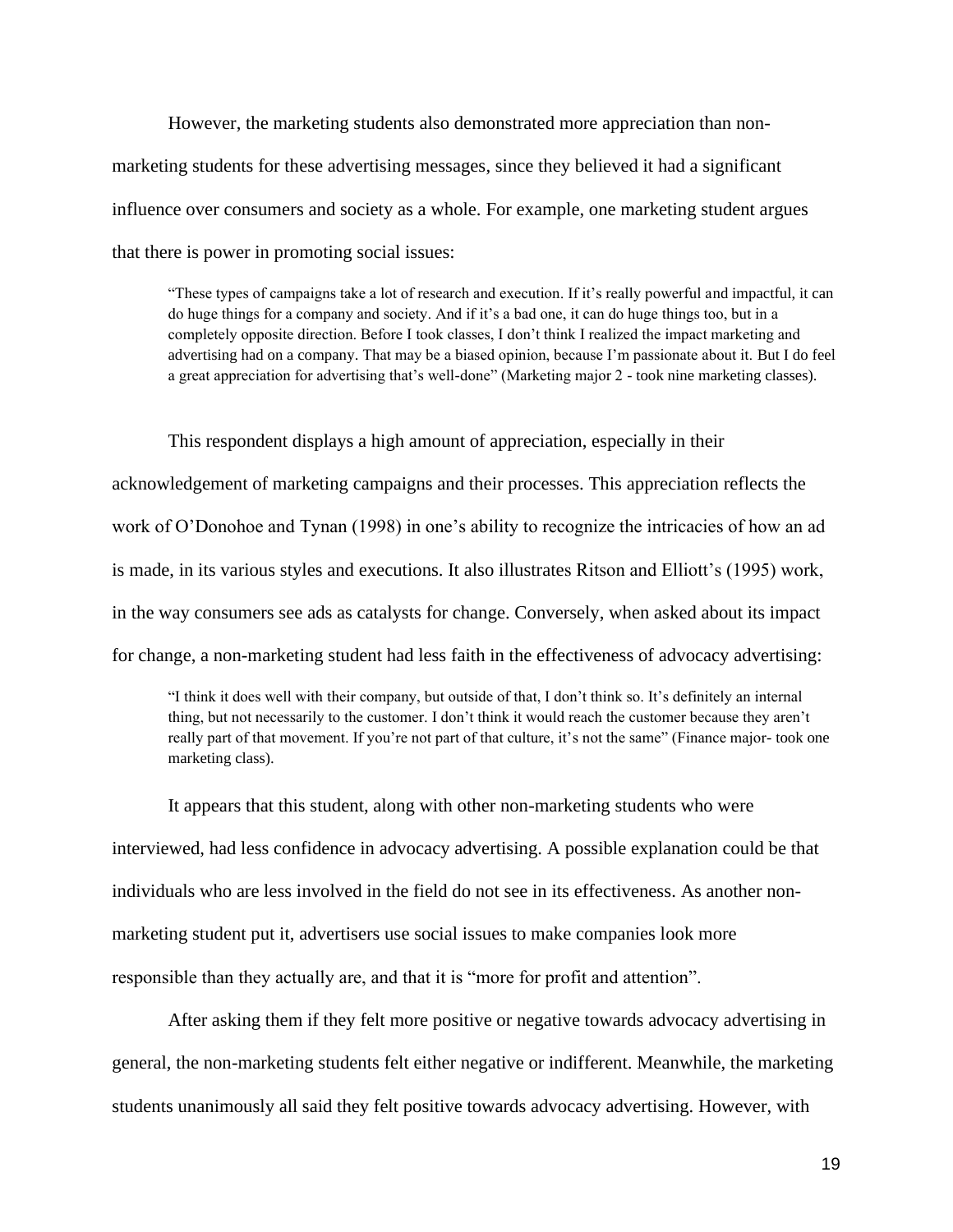this feeling of positivity about social issues, they were still wary about the marketer's intentions. This comment sums up the dichotic nature of their perspectives:

"Generally, I think my initial reaction is positive, at least when the ad is good. Despite being an empty gesture since companies ultimately do it to only make more profit, it at least puts the issues out there, even if it's for a moment. Ironically, in the long run, especially with this crazy lockdown (COVID-19 Pandemic), it'll force companies to be careful. As society is once again reexamining itself, if companies decide to come out with ads related to a social issue, it can cause consumers to hold them to a new standard" (Marketing major 3 - took eight marketing classes and seven advertising classes).

This response helps illustrate that even though marketing students can feel positive about the impacts of advocacy advertising, their view of marketers and their intentions are still critical. This double-sided perception can be illustrated in the work of Williams and Aaker (2002), who state consumers can simultaneously hold positive and negative feelings about advertising when they see ads with "mixed emotional appeals" (p. 639).

In terms of political ideology, most of the respondents tended to identify as moderate, but were leaning towards liberal. Even within similar ideologies, they had various opinions about the ads themselves. Some saw Nike's ad as genuine and inspiring, while others claimed it twisted Kaepernick's message for publicity. Gillette's ad was perceived as an important message to some, and a poorly executed campaign for others. Pepsi's ad was universally disliked.

Although they displayed diverse opinions about each ad, marketing students had similar criteria for judging advocacy advertising. The common theme was that when social issues were presented well, the message was more powerful, which in turn allows the ad to spark important conversations for society. On the other hand, if an ad was poorly executed, marketing students were able see through their corporate agendas. In other words, they were able to enhance their persuasion knowledge when they felt the company's intentions were self-centered and found appreciation when the ads were done well. In reference to their marketing education, this comment sums up the findings perfectly: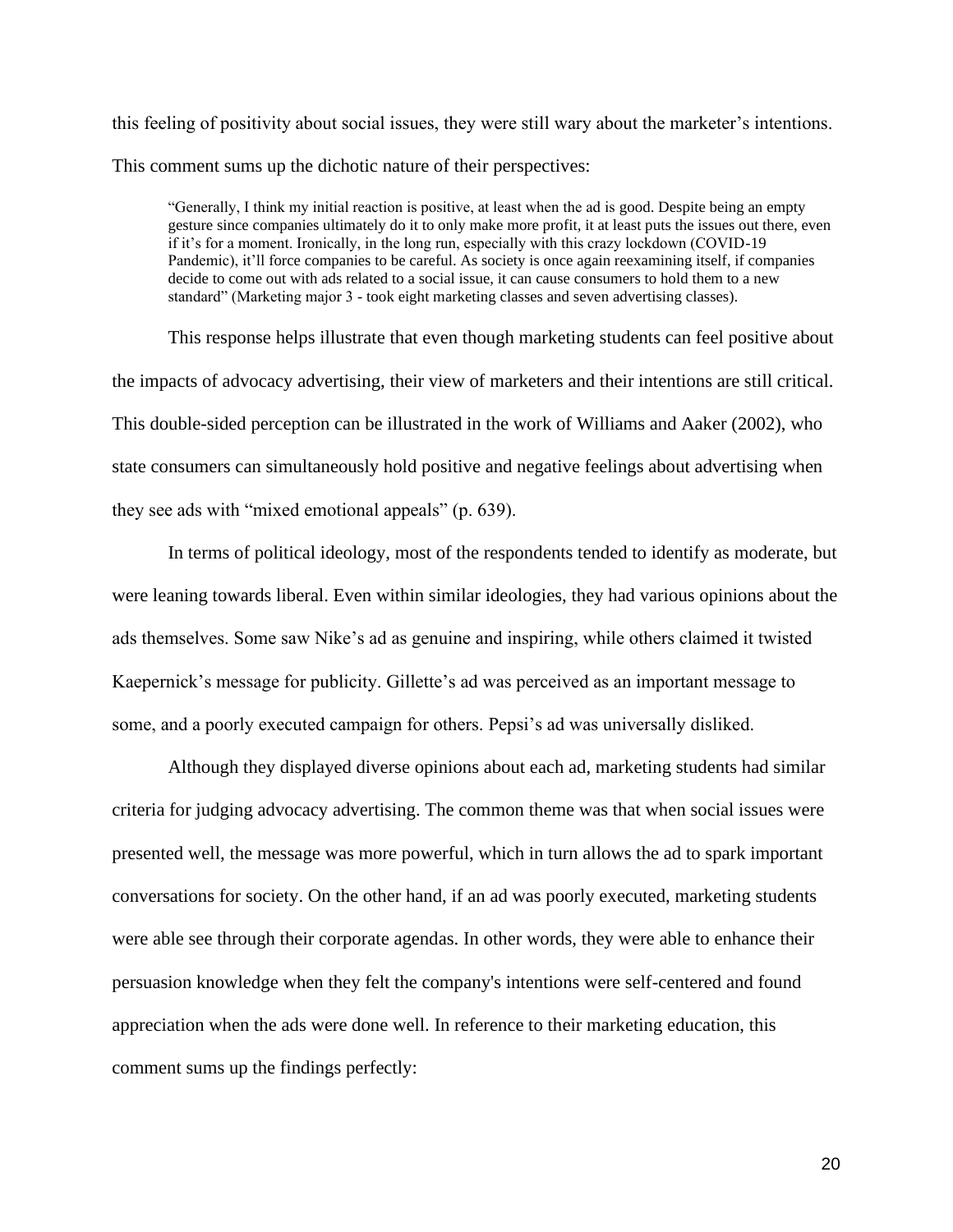"To be appreciative you have to be critical. To appreciate something, you have to appreciate that it's done well and that it means something. To know those things, you have to be critical of it too, and look at it from an objective lense from where it went right and went wrong. I don't think they are mutually exclusive; one definitely ties into another. Marketing education has made me more analytical, but it has made me more appreciative" (Marketing major 2- took nine marketing classes).

Regarding the hypotheses, these preliminary results are more consistent with H1b than H1a. Even though marketing (vs. non-marketing) students displayed greater persuasion knowledge through critical comments towards certain ads, their overall reaction was more positive. As predicted by H1b, each marketing student's positive reactions seemed driven by a greater appreciation towards advocacy advertising in general. They appeared to have respect for brands who were willing to take risks and stand up for social issues, even though they understood that the ultimate goal was to sell something. The marketing (vs. non-marketing) students were especially proud that they could differentiate between a genuinely-motivated ad versus an egoistically-motivated one. Because they have studied advertising thoroughly enough to know what a good ad campaign looks like, they could determine whether the company seemed to care, or if they were just in it for profit. Additionally, since they recognized how much work it takes to create a strong campaign, they really seemed to value a creative ad that could promote a compelling message. If it was done extremely well, these marketing students believed in its ability to create change in some way.

# **Study 2**

<span id="page-21-0"></span>To examine more closely consumers' reactions towards advocacy advertising, while measuring persuasion knowledge and advertising appreciation on a broader scale, a survey was sent to students at PSU through an undergraduate participant pool. This served to further test the model shown in Figure 1 above using a quantitative approach. The participant pool allows students across the business school to receive extra credit for completing a series of surveys (including the present survey). The sample included responses from 236 participants. Six of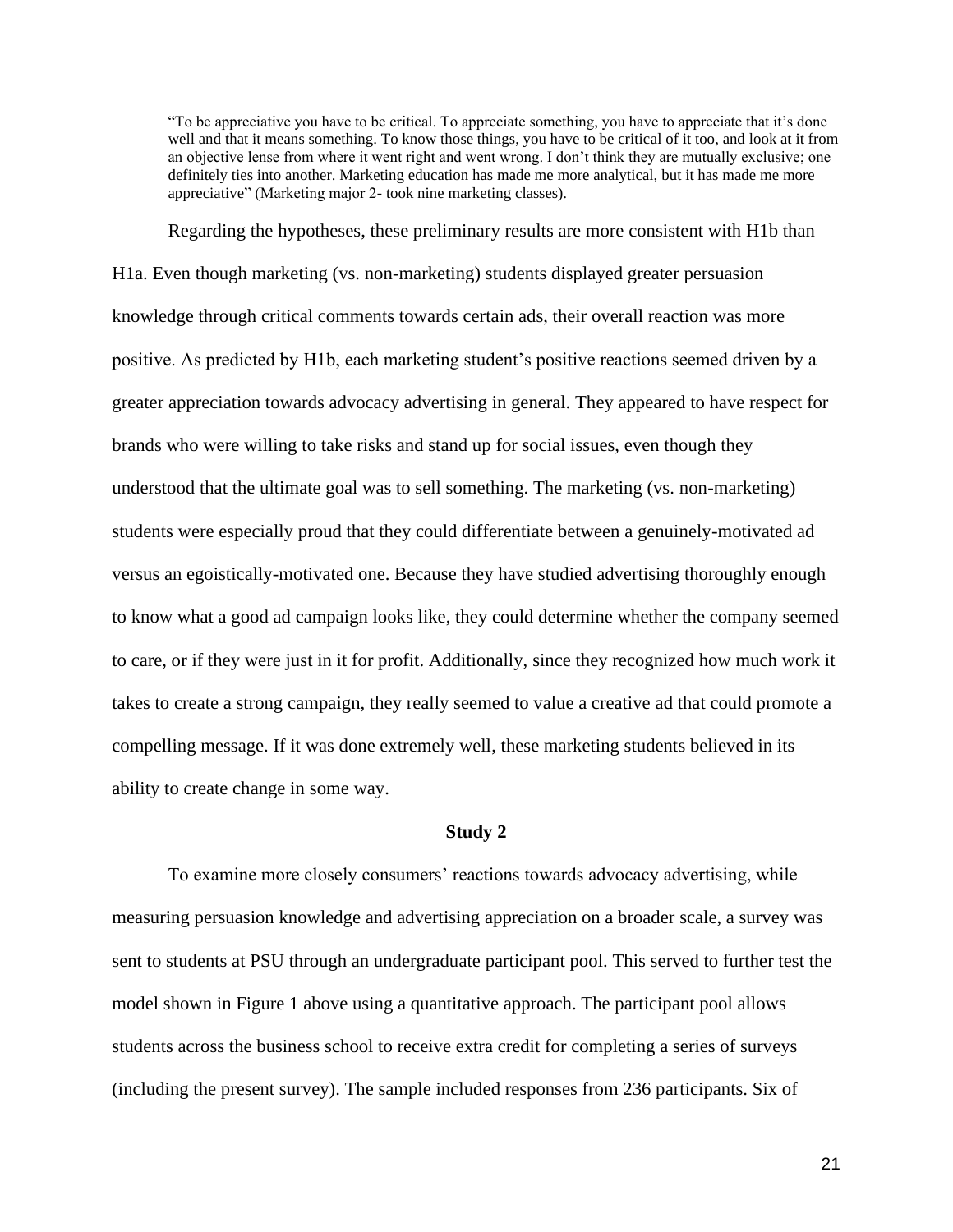these participants were excluded from the analyses for failing an attention check question, leaving a sample of 230 participants (*M*age = 26.62; 57% Female).

Participants also indicated their political ideology  $(1 =$  extremely liberal,  $9 =$  extremely conservative), and the sample leaned liberal but with substantial variation ( $M = 4.21$ , SD = 1.59). In regard to classes, PSU's minimum requirement for marketing and advertising majors is that they complete at least seven courses. However, only 25% of the respondents took seven or more marketing and advertising classes. This means that a significant portion of the respondents were most likely new marketing majors, or students from other majors. This may also be due to the fact that 57% of participants who took the survey were first or second-year students. Typically, most students will not start their upper division marketing classes until their third and fourth years in school. Nonetheless, the sample represented a variety of business disciplines and therefore provided a range of marketing education levels ( $M$ Marketing Classes = 3.79, SD = 3.44).

# <span id="page-22-0"></span>**Method**

Participants were randomly assigned to view one of the three advocacy ads (Nike, Pepsi, Gillette), and provided their reaction towards the ad they saw in terms of how genuine they felt the company's motives for creating the ad were. In particular, items used to measure these inferences of genuine motives were adapted from Ellen et. al (2006) and served as the core dependent variable. The questions were scaled from 1 (strongly disagree) to 9 (strongly agree; see Table 2 for scale items). Responses were coded such that higher scores indicated more positive reactions toward the ad (in terms of inferences of genuine motives). Next, participants' general persuasion knowledge was measured through the Consumer Self-Confidence Scale (Bearden, Hardesty, & Rose, 2001), which is designed to reflect the respondent's confidence in their ability to cope with persuasion tactics in marketing and advertising. A question was also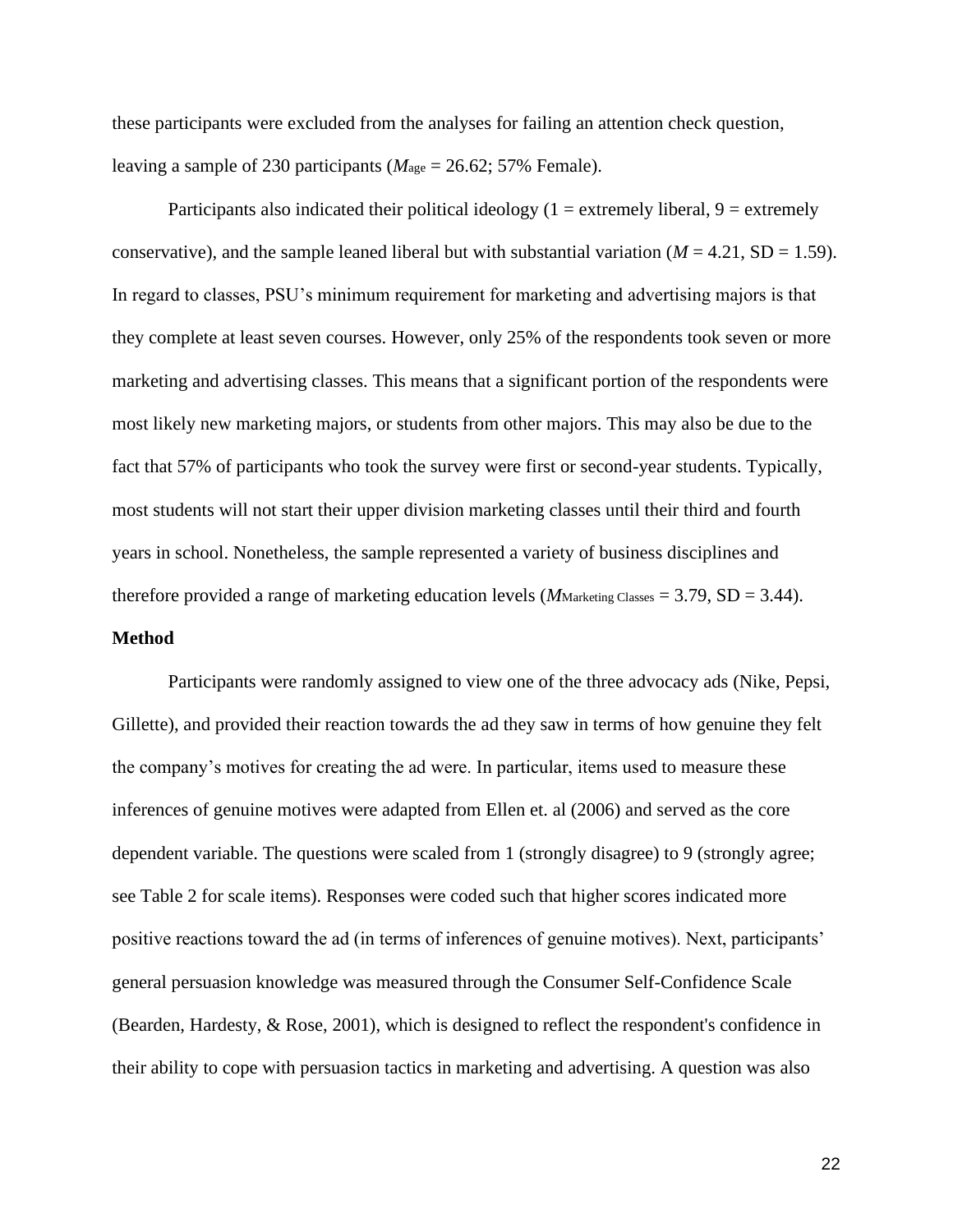gathered from Buijzen (2007) to determine if consumers felt there was deception in advertising. Higher scores indicated greater persuasion knowledge.

Appreciation for advertising was measured using a scale from Mehta (2000) that assessed opinions about advertising in its "informational value, trustworthiness, and impact on product quality" (p. 68). Questions were added to reflect the idea that a greater appreciation for advertising means seeing it as a form of artistic expression, and as something to be enjoyed (O'Donohoe & Tynan, 1998; Ritson & Elliott, 1995). Higher scores indicated greater appreciation for advertising in general. Lastly, the survey ended with questions about political ideology, age, academic rank, gender, and the number of marketing and advertising classes they have taken. Standard multivariate analyses (ANOVA, mediation tests, and regression) were used to test the hypotheses.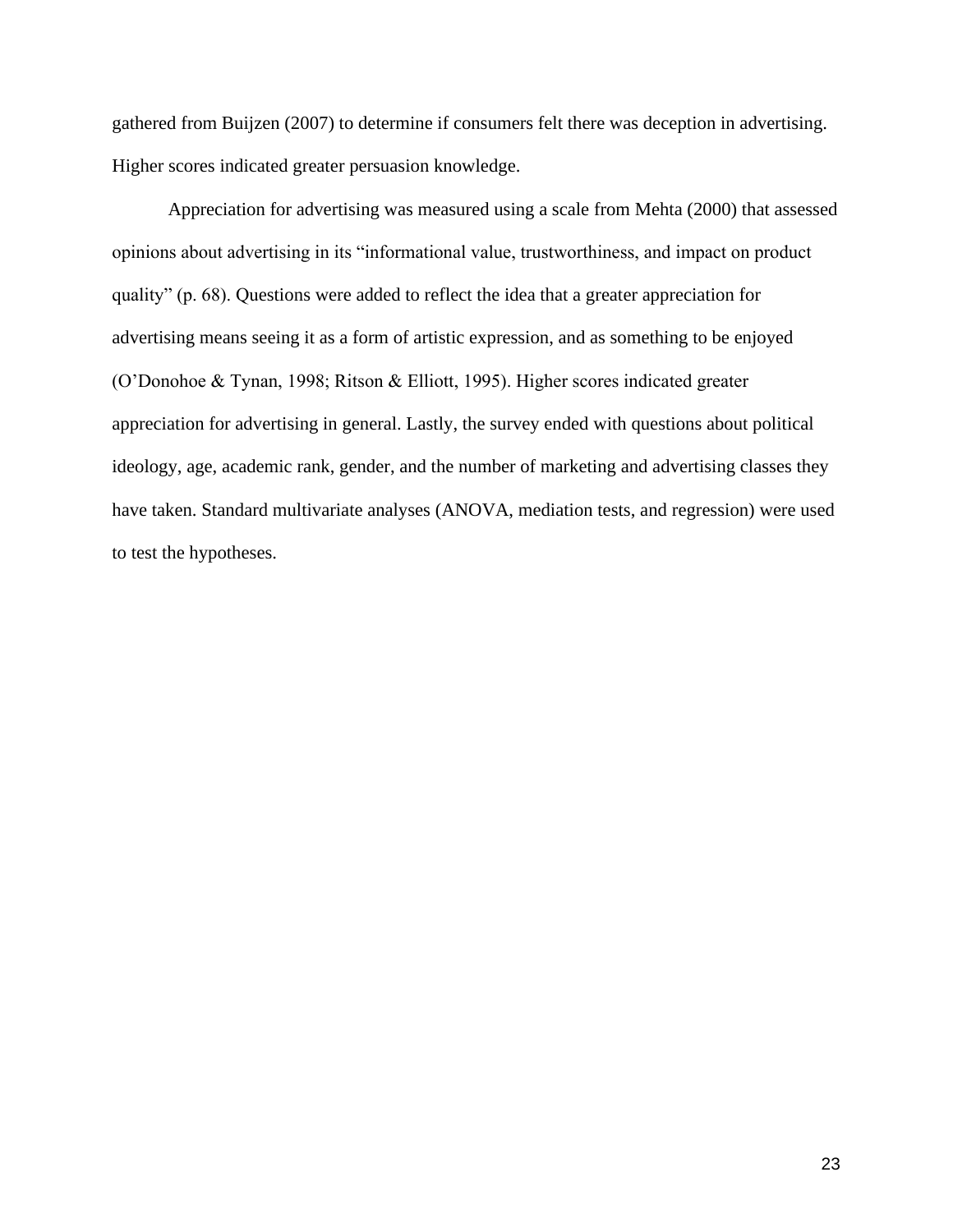|                    | Reactions to the ad<br>(Genuine Scale)                                                | Persuasion Knowledge<br>Scale                                                                                 | <b>Advertising Appreciation</b><br>Scale                                                                     |
|--------------------|---------------------------------------------------------------------------------------|---------------------------------------------------------------------------------------------------------------|--------------------------------------------------------------------------------------------------------------|
|                    | The brand believes in<br>this cause.                                                  | I know when an offer is<br>too good to be true.                                                               | I find enjoyment in<br>advertising.                                                                          |
| <b>Scale Items</b> | The brand feels morally<br>obligated to help.                                         | I can tell when an offer has<br>strings attached.                                                             | I see advertising as a<br>form of artistic expression.                                                       |
|                    | The brand has a long-<br>term interest in the<br>community.                           | I know when a marketer is<br>pressuring me to buy.                                                            | I like to look at<br>advertising.                                                                            |
|                    | The brand uses the<br>proper actors and<br>spokespeople to<br>communicate this issue. | For marketers, persuading<br>is more important than<br>entertaining.                                          | Brands that are advertised<br>are better in quality than<br>brands that are not<br>advertised.               |
|                    |                                                                                       | I think that commercials<br>use special tricks to make<br>products and services look<br>better than they are. | Advertising helps keep me<br>up-to-date about products<br>and services that I need or<br>would like to have. |
| Reliability        | .91                                                                                   | .70                                                                                                           | .82                                                                                                          |

**Table 2.** Survey questions to test reaction towards advocacy advertising, and to measure respondent's overall level of persuasion knowledge and advertising appreciation.

# <span id="page-24-0"></span>**Results**

Since the respondents were only shown one out of three ads, there was a possibility that the way they answered the survey could be affected by the particular video they saw. To test this, a series of ANOVAs were first used treating the video factor as the predictor and each of the three scales as the dependent variables (advertising appreciation, persuasion knowledge and the genuine scale). Results showed that respondents' persuasion knowledge and advertising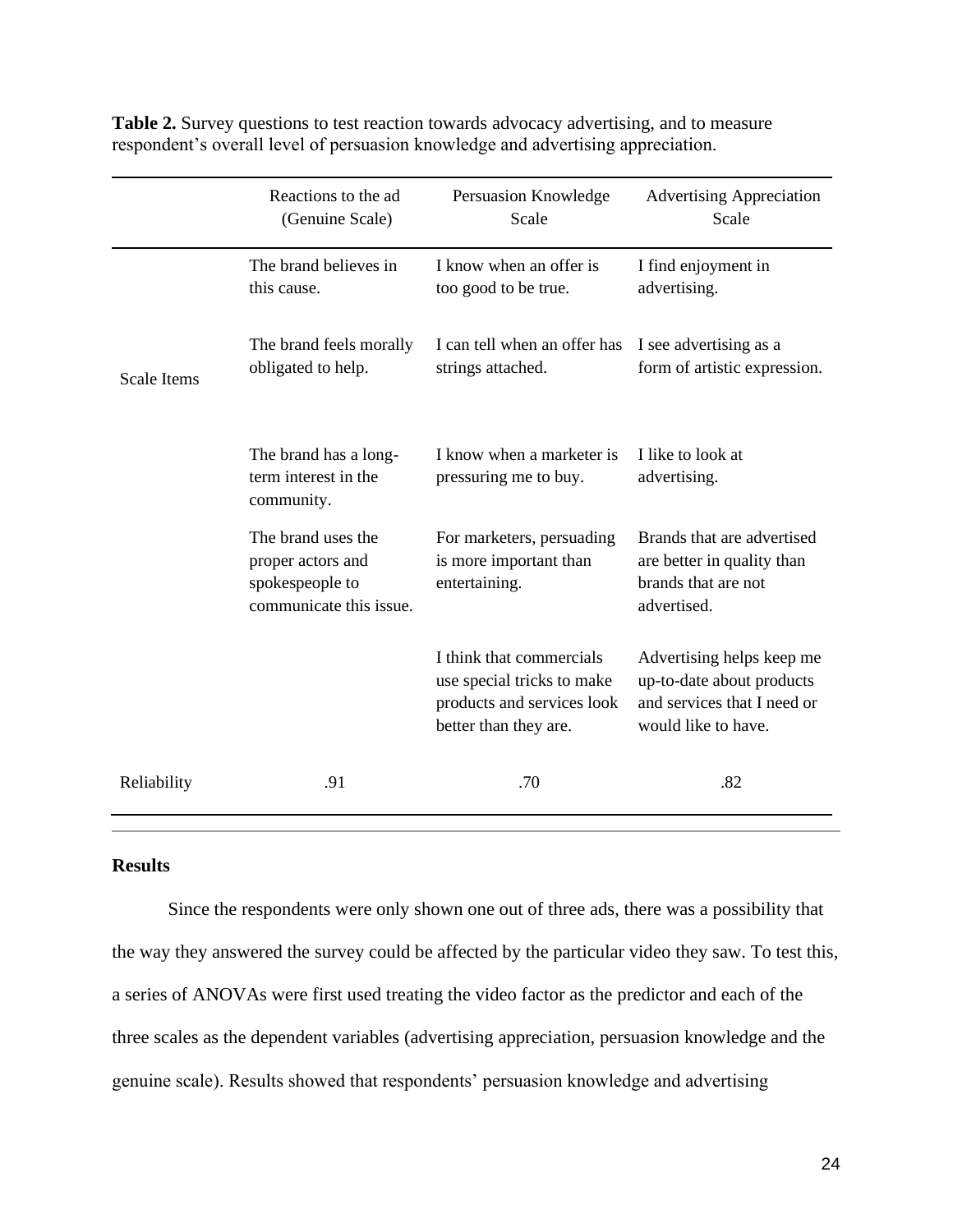appreciation were not affected by which video they saw (both *p*s > .14). However, there was variation between videos in participants' perceptions of how genuine each ad was, since the means scores varied significantly. In particular, Pepsi's ad (*M* = 4.26, SD = 2.05) produced significantly less favorable reactions than the Nike ( $M = 7.40$ , SD = 1.47) and Gillette ad ( $M =$ 6.98, SD = 1.56,  $F = 75.62$ ,  $p < .001$ ). This means that their reactions differed based on the video they watched (see Figure 2 below for average scores based on the genuine scale). The video factor was therefore controlled as a covariate in the subsequent analyses.



**Figure 2.** Average scores for the genuine scale for each video condition.

The Type of Video Shown

To test H1a and H1b (see Figure 1 above), a parallel mediation analysis was conducted treating marketing education as the predictor, persuasion knowledge and advertising appreciation as the two parallel mediators, the genuine scale as the outcome, and video and political orientation as covariates.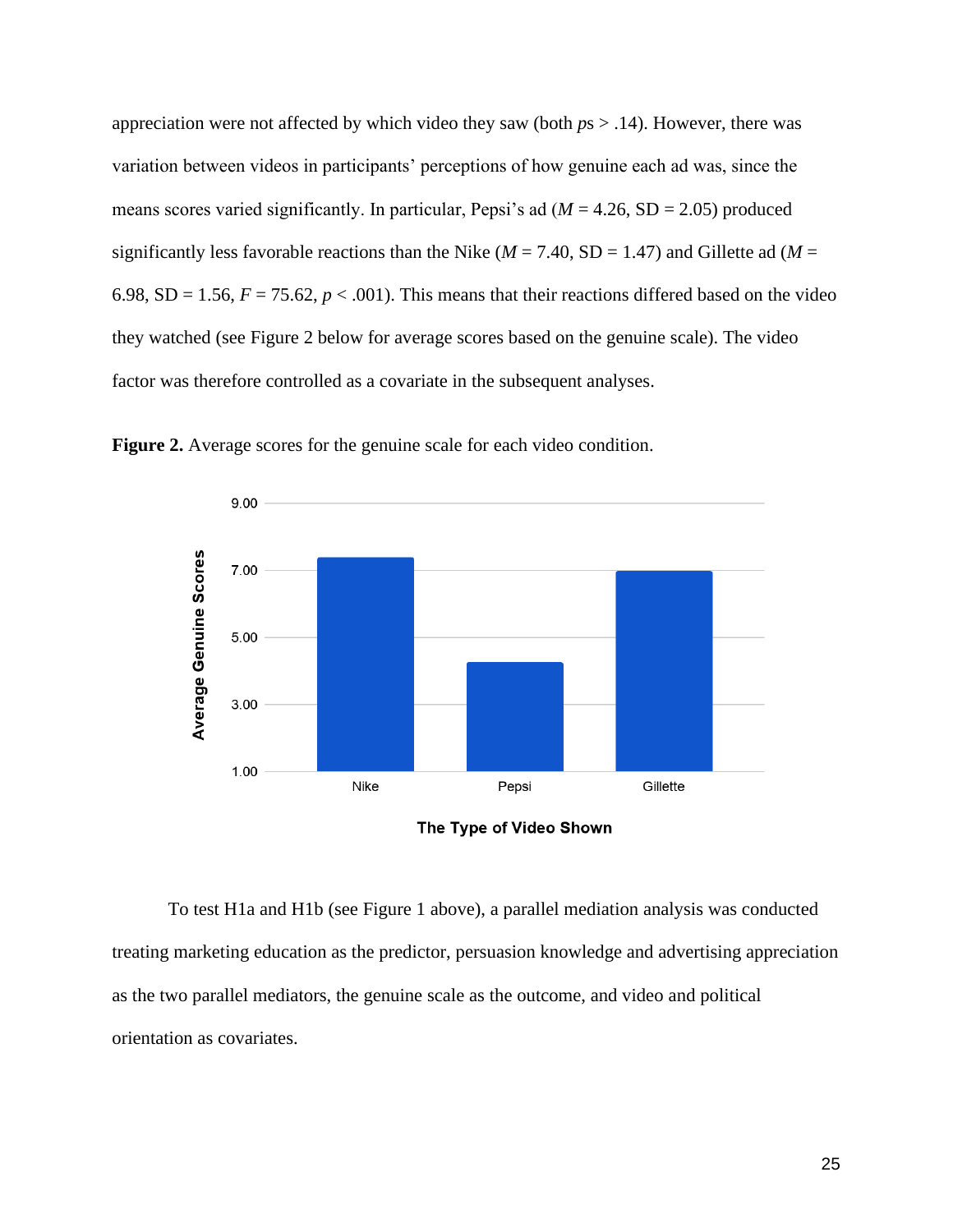Results (see Figure 3 below) showed no significant relationship between marketing education and persuasion knowledge ( $p = .97$ ), or between persuasion knowledge and reactions to the ad  $(p=.32)$ . Therefore, the data does not support H1a. Conversely, and as predicted by H1b, marketing education displayed a significant, positive relationship with appreciation for advertising ( $b = .14$ ,  $SE = .03$ ,  $p < .001$ ), and advertising appreciation in turn displayed a significant, positive relationship with reactions to the ad ( $b = .43$ , SE = .09,  $p < .001$ ). More importantly, results suggested that the indirect effect of marketing education on reactions to the ad through advertising appreciation was significant ( $ab = .06$ ,  $SE = .018$ , 95% CI [.03, .10]), providing additional support for H1b, meaning respondents with more marketing education displayed more favorable reactions to advocacy advertising due to enhanced appreciation towards advertising in general.





<span id="page-26-0"></span>Note—\*\**p* < .001; n.s. = not significant at  $p > .10$ 

# **General Discussion**

After conducting analyses for both qualitative and quantitative methods, the results support H1b. Both studies provided evidence that with a higher level of marketing education, one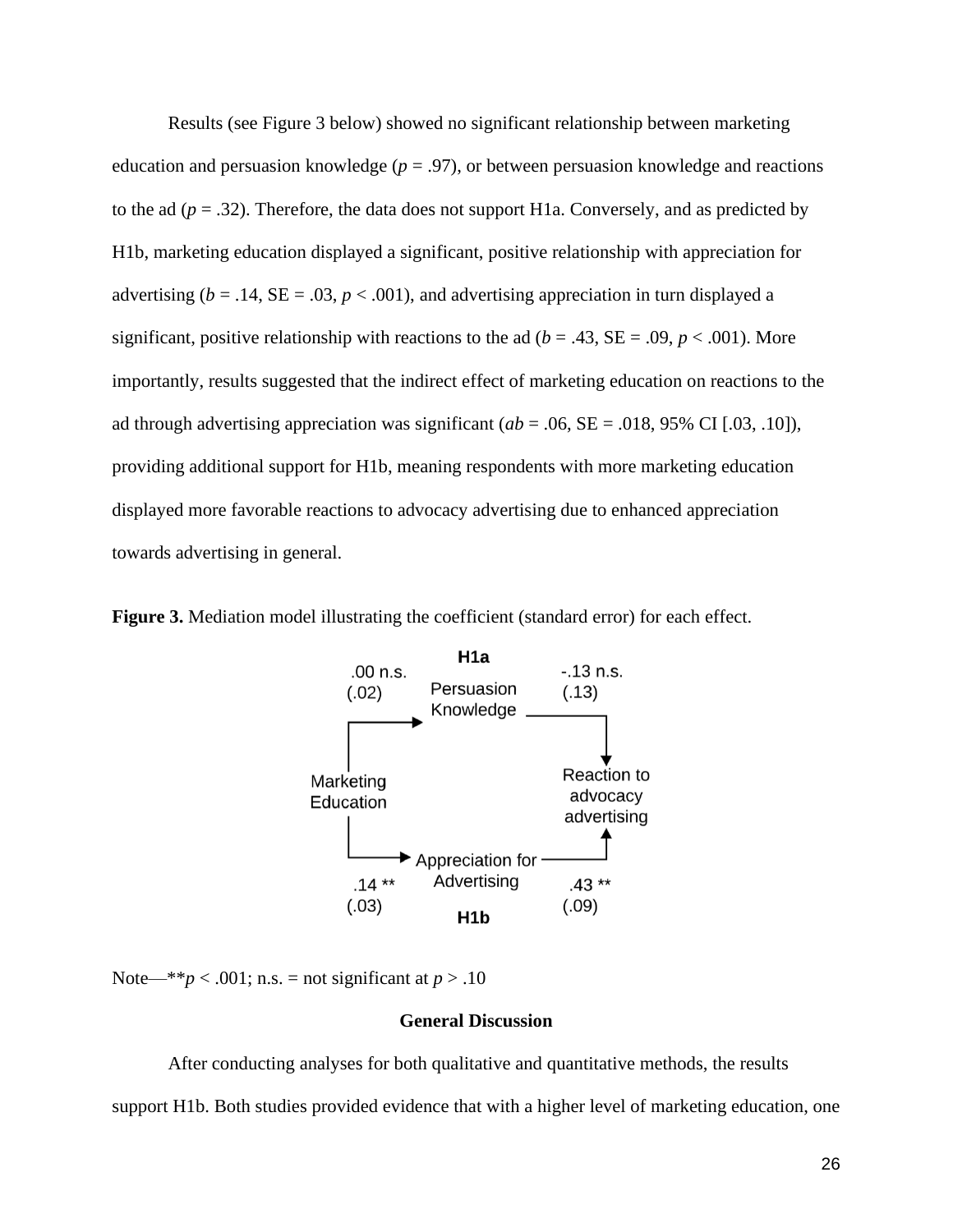has a more favorable response to advocacy advertising due to a heightened appreciation for advertising in general. Conversely, H1a was not supported. Persuasion knowledge did not demonstrate any connection with one's level of marketing education or their reactions to the ad. Respondents still showed high levels of persuasion knowledge, but those scores did not have any relation with the other mediating factors. Lastly, these results illustrate that even among a sample that leaned liberal, students displayed a variety of opinions about advocacy advertising. Indeed, the effects in the model remained significant even when controlling for video and political orientation.

#### <span id="page-27-0"></span>**Theoretical and Practical Implications**

These results broaden existing theories of motive attribution (Ellen et. al, 2006) by showing a new predictor, marketing education, and its impact on responses to advocacy advertising. These reactions generally illustrated that marketing education's effect on advocacy advertising was positive due to its influence on advertising appreciation. In particular, it further validates the work of many scholars who argue the importance of advertising literacy, in its ability to develop a sophisticated understanding of artistic styles (O'Donohoe & Tynan, 1998) and in acknowledging its power to shape cultural meaning (Ritson  $\&$  Elliott. 1995). And, as mentioned before, the present study provides evidence that individuals with similar political views can display differing opinions about advocacy advertising. This is in stark contrast to existing theoretical accounts of political orientation as a central predictor of consumer response to advocacy advertising (Burgoon et. al, 1995; Haggard et. al, 2014; Haley, 1996).

From a practical stance, the current research helps provide new ways to measure advertising appreciation for not only college students, but for students at the elementary and high school levels as well. Additionally, it illustrates the importance of marketing education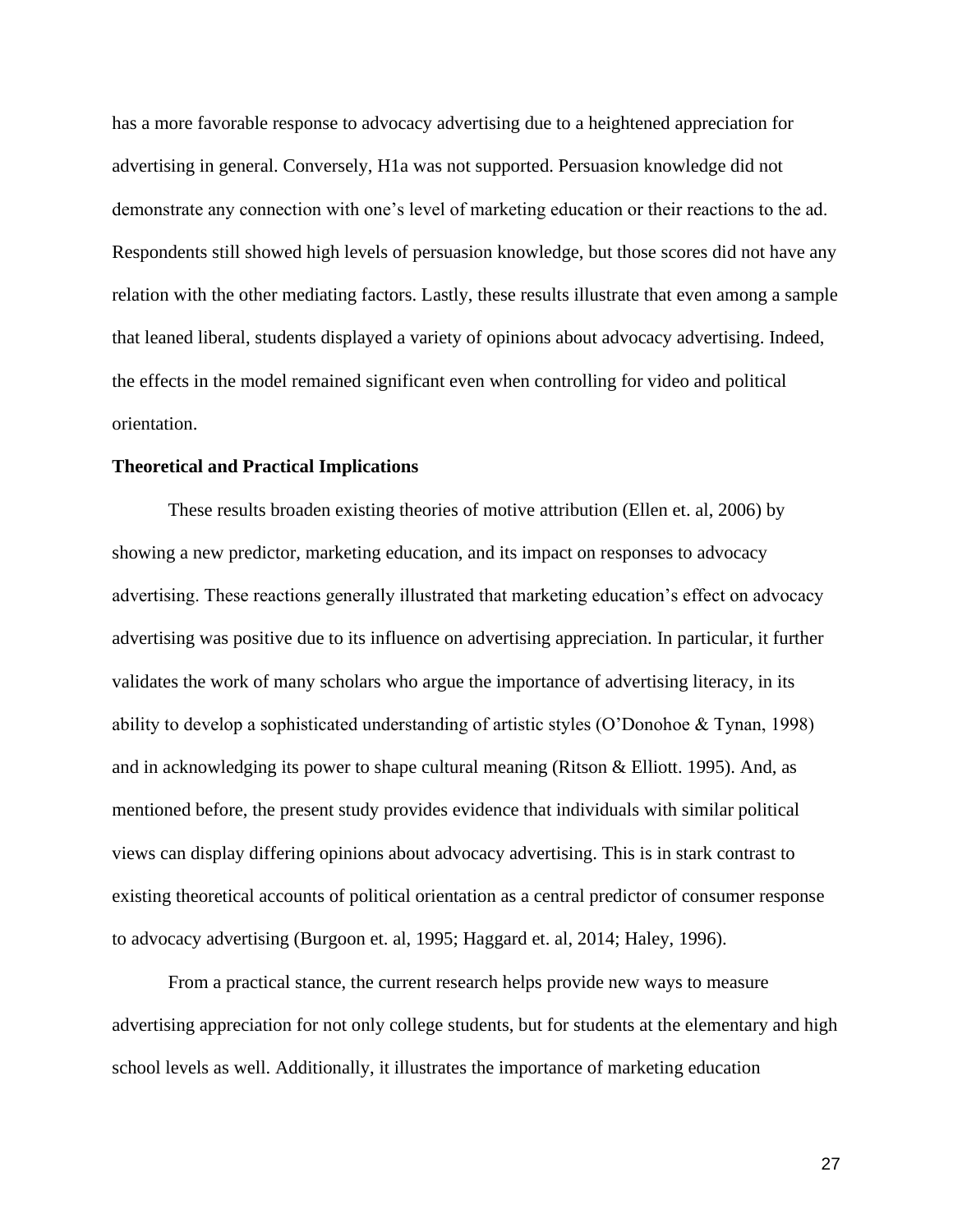programs, and how they should continue to implement courses that highlight the cultural and artistic importance of advertising. By doing so, it can give greater insight to the world of marketing and advertising.

Contrary to what was previously believed, controversy around advocacy advertising extends beyond political differences. Thus, for marketing professionals themselves, they can use these findings to focus their segmentation and targeting efforts based on marketing education rather than just political differences. As a result, advocacy advertising messages will be able to reach the most impressionable target segments.

Especially amidst the COVID-19 pandemic, and as marketers try to have a social impact, it is important that they are rewarded by consumers for doing so. This will ensure marketers continue to address social issues, ideally in ways that advocate for positive social change. Therefore, enhancing consumers' appreciation for such attempts, through marketing education, can help society.

#### <span id="page-28-0"></span>**Limitations and Future Directions**

One major limitation of the present research was that the quantitative study (Study 2) design was correlational, rather than casual. Thus, although the results suggest that marketing education predicts responses to advocacy advertising, a causal relationship cannot be inferred. Future research should use an experimental design to test whether this relationship is casual in nature, and not merely correlational.

Another limitation is that the sampling base for both studies was narrow, restricted entirely to undergraduate students at Portland State University. The small sample could be a reason for why there was a strong correlation between marketing education and advertising appreciation. With a larger sample size, it could potentially reveal different correlations among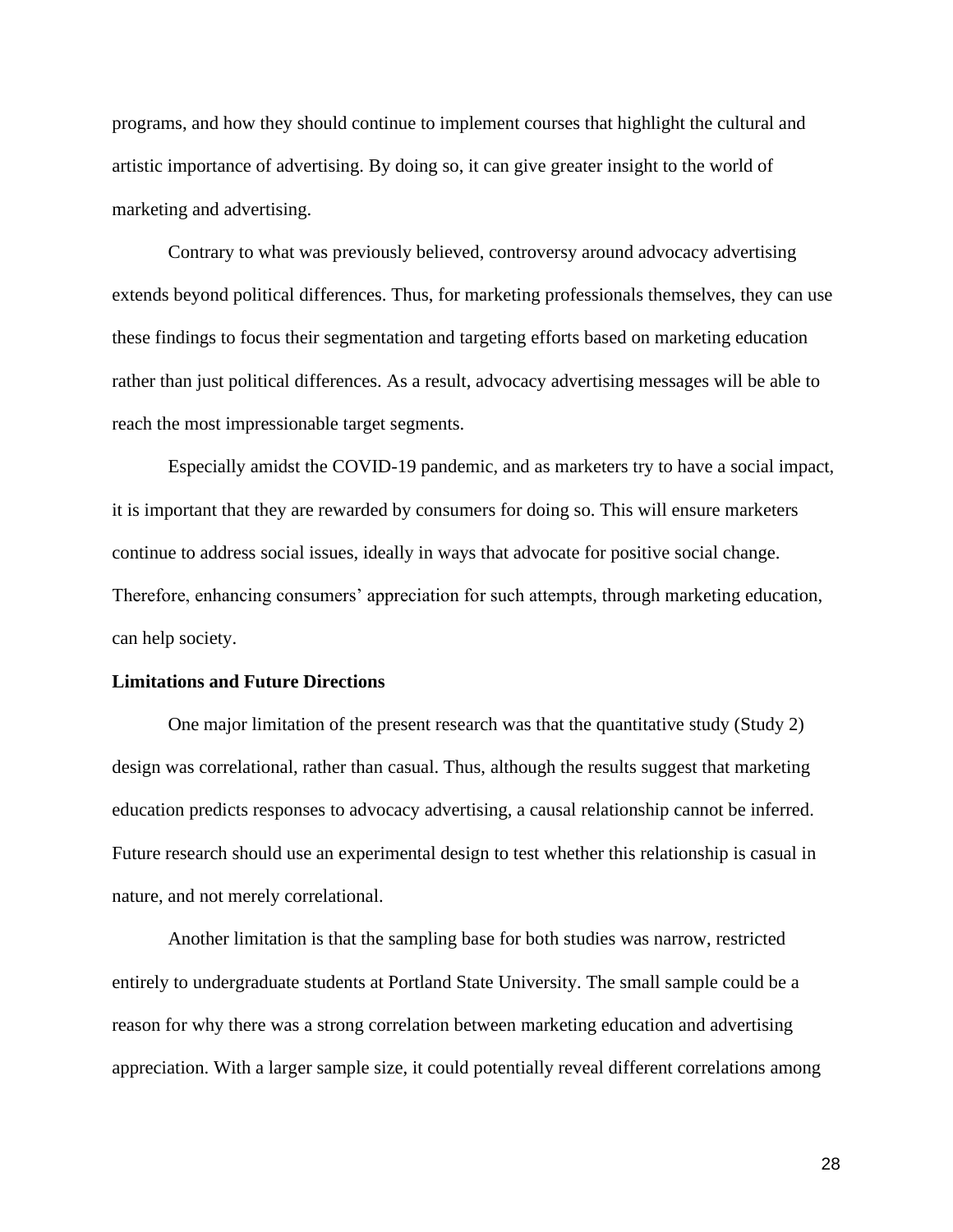marketing education levels. Additionally, since this sample was mainly liberal, testing students from other colleges can help uncover different ways in which political ideology affects reactions to advocacy advertising. Future research should seek to replicate this pattern of effects among different populations of consumers.

Further, the interviews compared marketing majors with students who possibly were not at all experienced with persuasive tactics (e.g., business management, finance and public health majors). It may be more beneficial to interview students who are not marketing majors but still have a similar understanding of how persuasive tactics are used in the media (eg., English, film and psychology majors). One's background in psychology has been shown to increase persuasion knowledge and critical thinking as a whole (Friestad & Wright, 1994), but further research should explore how responses are affected by film and English majors in relation to those studying marketing.

Finally, as theorized above, a relationship between marketing education and persuasion knowledge was expected (Boerman et. al, 2012; Dahlén, 2005; Henrie & Taylor 2009; Russell, 2002; Xu & Wyer Jr., 2010). Yet, no such effect was found. One possible explanation for this surprising discovery is a potential flaw of the Consumer Self-Confidence Scale (Bearden et. al, 2001) as the questions have led respondents to say they are aware of persuasion tactics in advertising, when in reality they may not be. It could prove useful to adopt another form of measurement that tests persuasion knowledge in a less conspicuous fashion.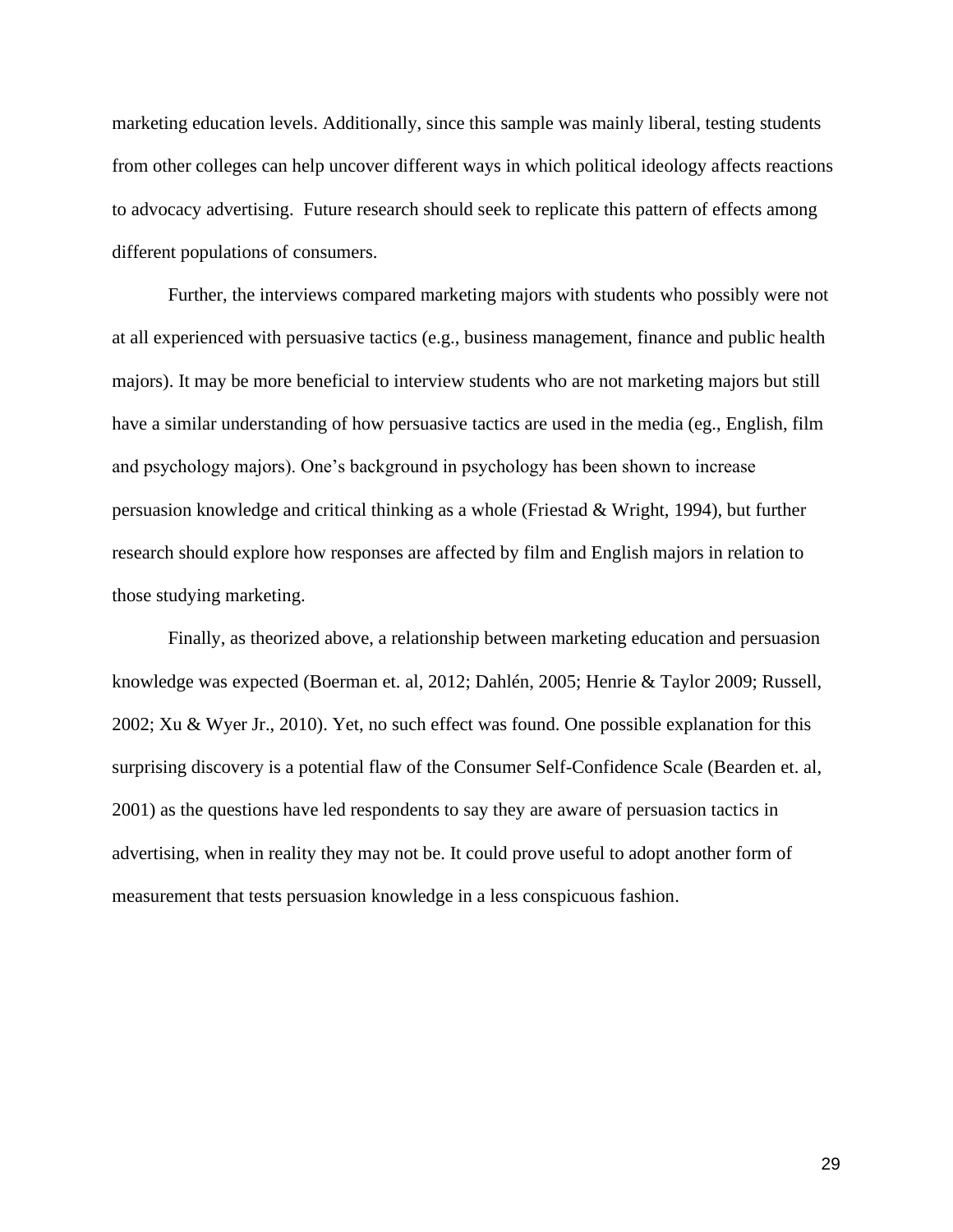#### **Acknowledgements**

<span id="page-30-0"></span>I would like to give very special thanks to my advisor, Brandon Reich, for guiding me through this process. With his helpful feedback and advice, he has motivated me to make this project the best it can be. And to all the students who participated in the interviews and took the time to complete the survey, your contribution is greatly appreciated. Overall, this has been a fantastic experience, and this thesis would not have been made possible without your support.

#### **References**

- <span id="page-30-1"></span>Babiak, K. & Trendafilova, S. (2011). CSR and Environmental Responsibility: Motives and Pressures to Adopt Green Management Practices. *Corporate Social Responsibility and Environmental Management, 18* (1), 11-24.
- Bearden W. O., Hardesty D. M., & Rose, R. L. (2001). Consumer Self Confidence: Refinements in Conceptualization and Measurement. *Journal of Consumer Research, 28* (1), 121-134.
- Boerman, S. C., van Reijmersdal, E. A., & Neijens, P. C. (2012). Sponsorship Disclosure: Effects of Duration on Persuasion Knowledge and Brand Responses. *Journal of Communication, 62* (6)*,* 1047-1064.
- Brucks, M., Armstrong, G. M., & Goldberg, M. E. (1988). Children's Use of Cognitive Defenses against Television Advertising: A Cognitive Response Approach. *Journal of Consumer Research, 14* (4)*,* 471-482.
- Buell, R. W. & Norton, M. I. (2011). The Labor Illusion: How Operational Transparency Increases Perceived Value. *Management Science, 57* (9)*,* 1564-1579.
- Buijzen, M. (2007). Reducing Children's Susceptibility to Commercials: Mechanisms of Factual and Evaluative Advertising Interventions. *Media Psychology, 9* (2), 441-430.
- Burgoon, M., Pfau, M., & Birk, T.S. (1995). An Inoculation Theory Explanation for the Effects of Corporate Issue / Advocacy Advertising Campaigns. *Communication Research, 22* (4), 485-505.
- Cutler, B. D. & Muehling, D. D. (1989). Advocacy Advertising and the Boundaries of Commercial Speech. *Journal of Advertising, 18* (3)*,* 40-50.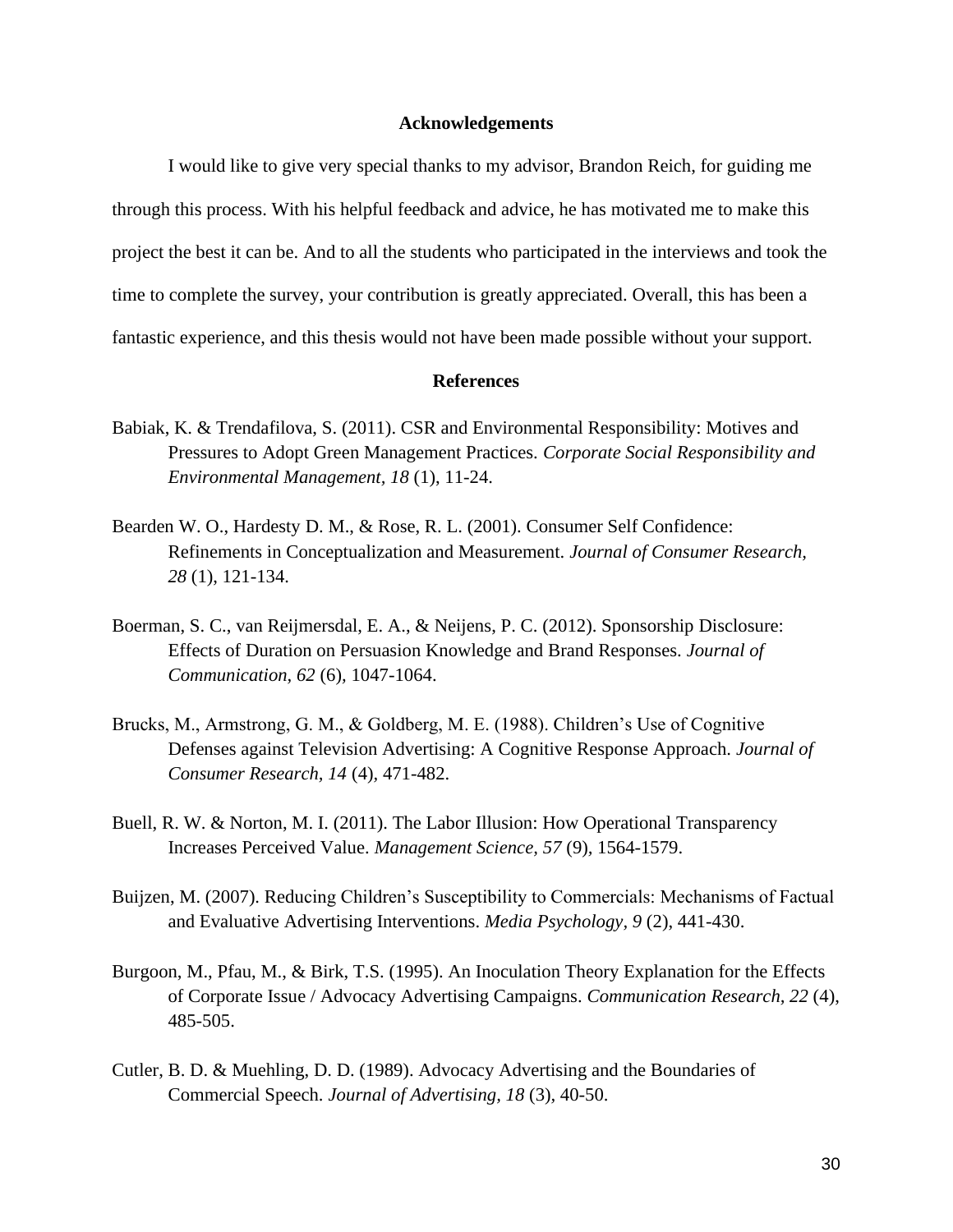- Dahlén, M. (2005). The Medium as a Contextual Cue: Effects of Creative Media Choice. *Journal of Advertising, 34* (3), 89-98.
- Dreyfuss, E. (2019). Gillette's Ad Proves the Definition of A Good Man Has Changed. *Wired*. Retrieved from https://www.wired.com/story/gillette-we-believe-ad-men-backlash/.
- Ellen, P. S., Webb, D. J., & Mohr, L. A. (2006). Building Corporate Associations: Consumer Attributions for Corporate Social Responsibility Programs. *Journal of the Academy of Marketing Science, 34* (2), 147-157.
- Elliott, R. & Wattanasuwan, K. (1998). Brands as Symbolic Resources for the Construction of Identity. *International Journal of Advertising, 17* (2) , 131-144.
- Friestad, M. & Wright, P. (1994). The Persuasion Knowledge Model: How People Cope with Persuasion Attempts. *Journal of Consumer Research, 21* (1), 1-31.
- Glaser, B. G. & Strauss, A. L. (1967). The Discovery of Grounded Theory: Strategies for Qualitative Research. *Chicago: Aldine Publishing Co.*
- Haggard, C. R., Yao, Q. J., & Cai, L. (2014). Impact of Gender and Political Ideology on Chinese and U.S. College Student's Responses to Climate Change Advocacy Advertisements. *Journal of International Business Research, 13* (2), 1-18.
- Halberstadt, L. M. & Schumacher C. (2019). Brands as Politicians- How Consumers Morally Judge Advocacy Advertising. *School of Economics and Management*, 1-89.
- Haley, E. (1996). Exploring the Construct of Organization as Source: Consumers' Understandings of Organizational Sponsorship of Advocacy Advertising. *Journal of Advertising, 25* (2), 19-35.
- Henrie, K. M., & Taylor, D. C. (2009). Use of persuasion knowledge by the Millennial Generation. *Young Consumers: Insight and Ideas for Responsible Marketers, 10* (1), 71- 81.
- Hibbert, S., Smith, A., Davies, A., & Ireland, I. (2007). Guilt Appeals: Persuasion Knowledge and Charitable Giving. *Psychology and Marketing, 24* (8), 723-742.
- Hoeffler, S. & Keller, K. L. (2002). Building Brand Equity through Corporate Societal Marketing. *Journal of Public Policy and Marketing, 21* (1), 78-89.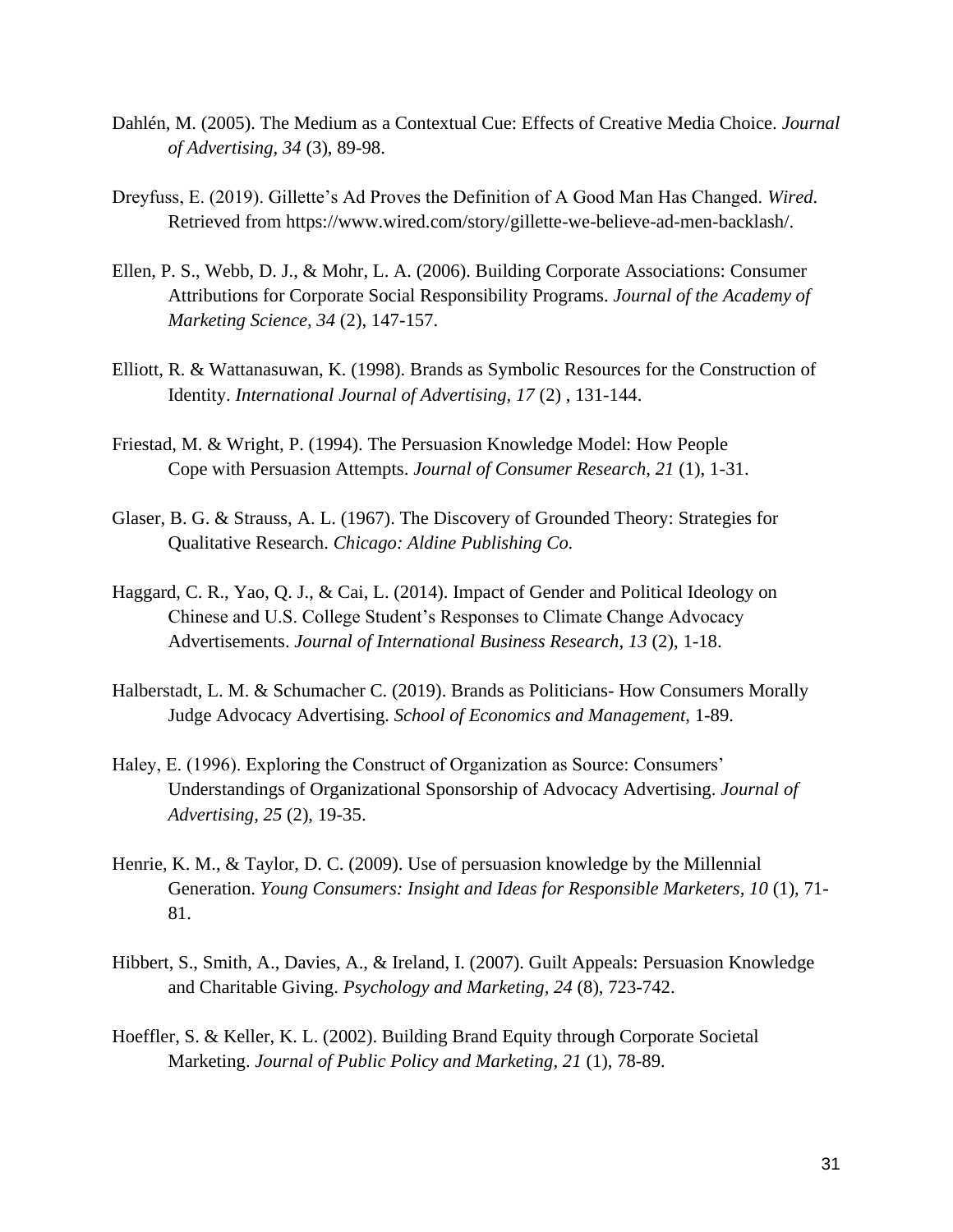- Ignatius, A. (2013). Advertising Is an Art- and a Science. *Harvard Business Review*. Retrieved from https://hbr.org/2013/03/advertising-is-an-art-and-a-science.
- Klein, J. & Dawar, N. (2004). Corporate Social Responsibility and Consumers' Attributions and Brand Evaluations in a Product-Harm Crisis. *International Journal of Research in Marketing*, *21* (3), 203-217.
- Lii, Y. S., Wu, K.W., & Ding, M. C. (2013). Doing Good Does Good? Sustainable Marketing of CSR and Consumer Evaluations. *Corporate Social Responsibility and Environmental Management, 20* (1), 15-28.
- Malmelin, N. (2010). What is Advertising Literacy? Exploring the Dimensions of Advertising Literacy. *Journal of Visual Literacy, 29* (2), 129-142.
- Martínez, P. & Rodríguez del Bosque, I. (2013). CSR and Customer Loyalty: The Roles of Trust, Customer Identification with the Company and Satisfaction. *International Journal of Hospitality Management, 35*, 89-99.
- Mehta, A. (2000). Advertising Attitudes and Advertising Effectiveness. *Journal of Advertising Research, 40* (3), 67-72.
- Menon, S. & Kahn, B. E. (2003). Corporate Sponsorships of Philanthropic Activities: When Do They Impact Perception of Sponsor Brand? *Journal of Consumer Psychology, 13* (3), 316-327.
- Morrison, M. (2015). No one trusts advertising or media (except Fox News). *Ad Age*. Retrieved from [https://adage.com/article/media/marketers-media-trusts/298221.](https://adage.com/article/media/marketers-media-trusts/298221)
- Nava, M. & Nava, O. (1990) Discriminating or Duped? Young people as Consumers of Advertising/Art. *Magazine of Cultural Studies, 1*, 15-21.
- Nielsen (2017). Millennials on Millennials: A Look at Viewing Behavior, Distraction, and Social Media Stars. *Insights*. Retrieved from https://www.nielsen.com/us/en/insights/article/2017/millennials-on-millennials-a-look-atviewing-behavior-distraction-social-media-stars/.
- O'Donohoe, S. & Tynan, C. (1998). Beyond Sophistication: Dimensions of Advertising Literacy. *International Journal of Advertising*, 17 (4), 467-482.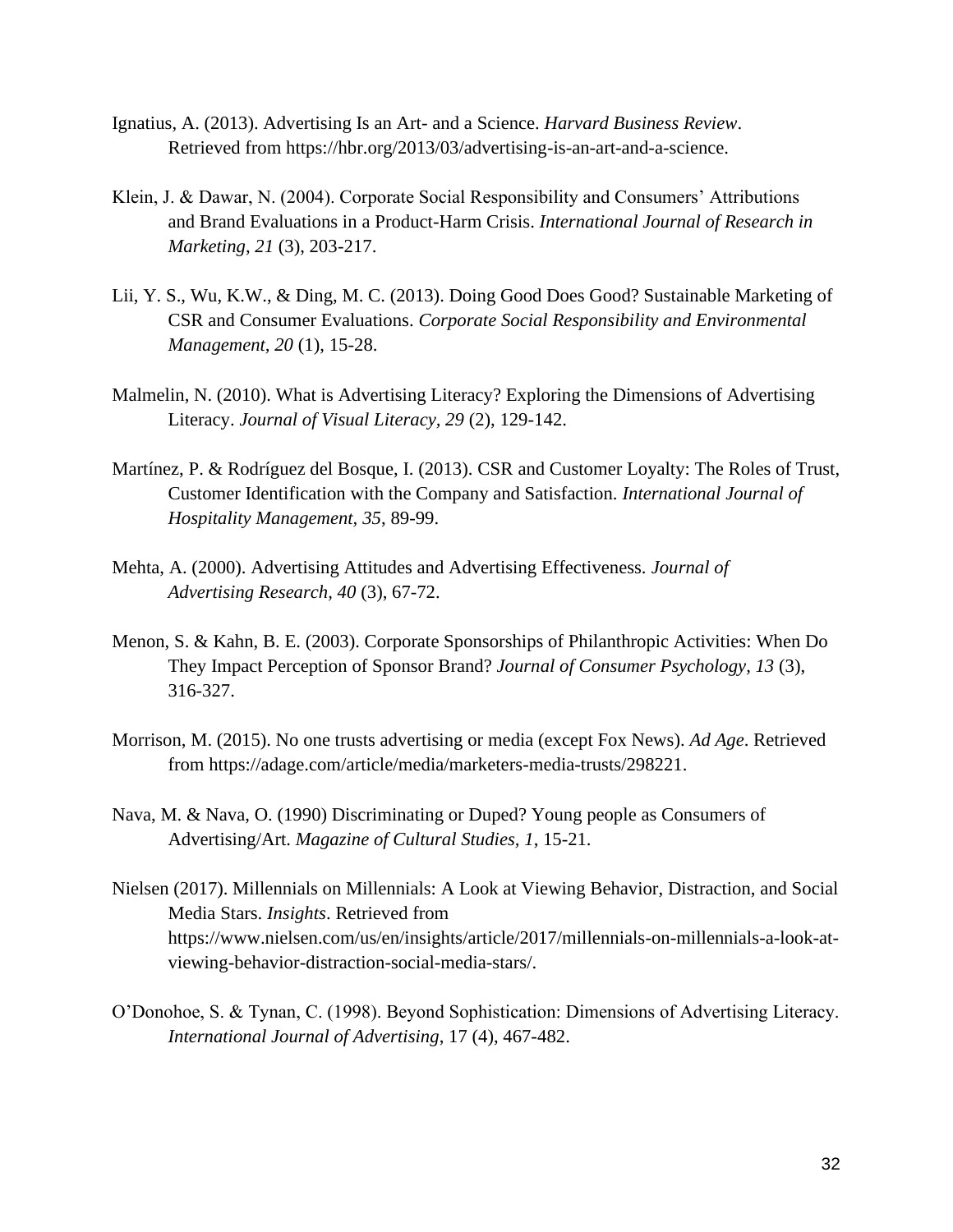- Ritson, M. & Elliott, R. (1995). Advertising Literacy and the Social Significance of Cultural Meaning. *In Flemming Hansen (Ed.): European Advances in Consumer Research, Provo UT: Association for Consumer Research*, 2, 113-117.
- Russell, C. A. (2002). Investigating the Effectiveness of Product Placements in Television Shows: The Role of Modality and Plot Connection Congruence on Brand Memory and Attitude. *Journal of Consumer Research, 29* (3), 306-318.
- Salmon, C. T., Reid, L. N., Pokrywczynski, J., & Willett, R. W. (1985). The Effectiveness of Advocacy Advertising Relative to News Coverage. *Communication Research*, *12* (4), 546-567.
- Schumann, D. W., Hathcote, J. M., & West, S. (1991). Corporate Advertising in America: A review of published studies on use, measurement, and effectiveness. *Journal of Advertising, 20* (3), 35-56.
- Scott, L. M. (1994). The Bridge from Text to Mind: Adapting Reader-Response Theory to Consumer Research. *Journal of Consumer Research, 21* (3), 461-480.
- Shaw, H. J. (2007). The Role of CSR in Re-empowering Local Communities. *Social Responsibility Journal, 3* (2), 11-21.
- Skarmeas, D. & Leonidou, C. N. (2013). When Consumers Doubt, Watch Out! The Role of CSR Skepticism. *Journal of Business Research, 66* (10), 1831-1838.
- Solon, O. (2017). Kendall Jenner's Pepsi Ad Criticized for Co-opting Protest Movements for Profit. *The Guardian.* Retrieved from https://www.theguardian.com/fashion/2017/apr/04/kendall-jenner-pepsi-ad-protest-black-Lives-matter.
- Stuebs, M. & Sun, L. (2010). Business Reputation and Labor Efficiency, Productivity, and Cost. *Journal of Business Ethics, 96* (2), 265-283.
- Taylor, C. R. (2014). Corporate Social Responsibility and Advertising. *International Journal of Advertising*, *33* (1), 11-15.
- Tutaj, K. & van Reijmersdal, E. A. (2012). Effects of Online Advertising Format and Persuasion Knowledge on Audience Reactions. *Journal of Marketing Communications*. *18* (1), 5-18.